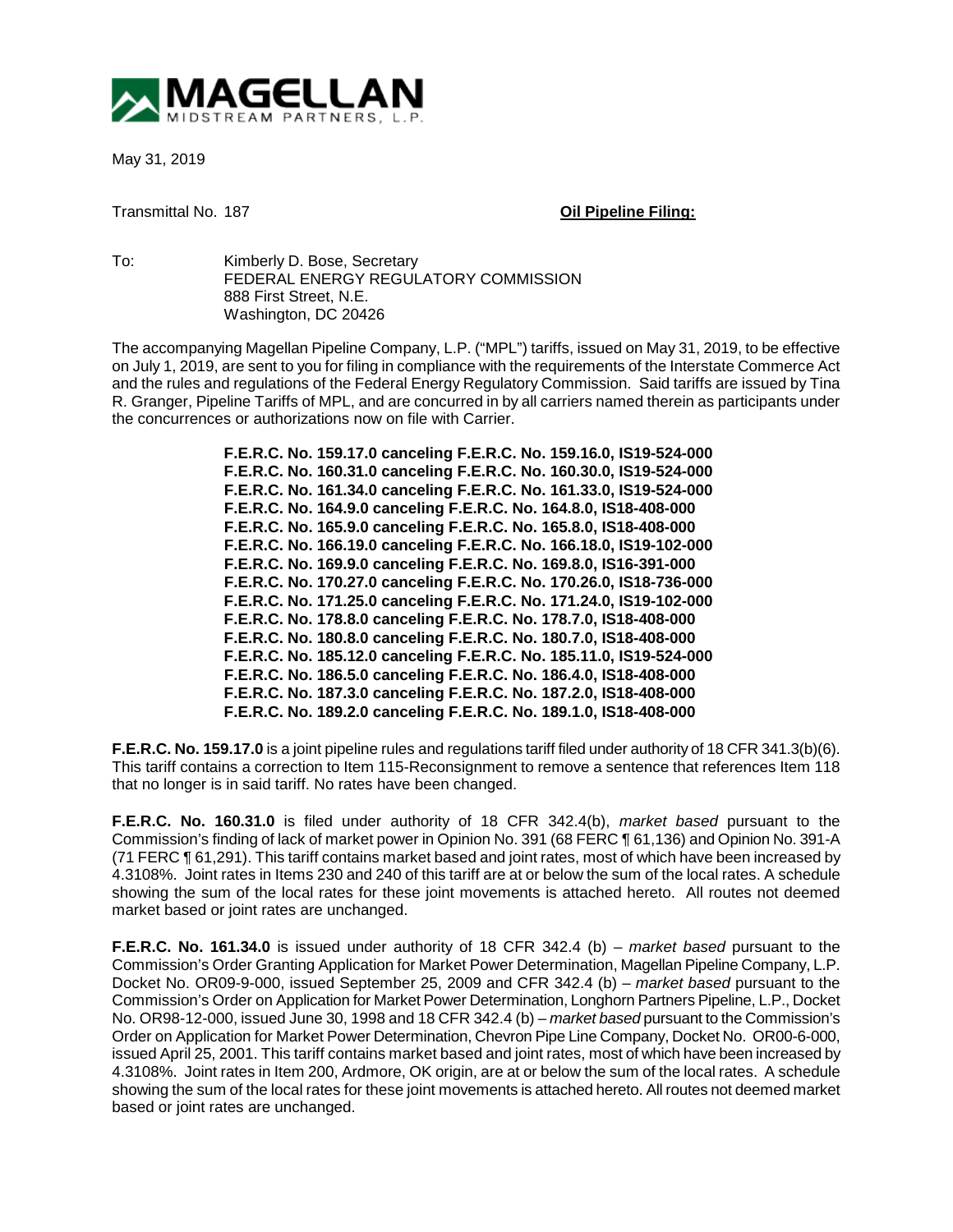**F.E.R.C. No. 164.9.0** is filed under authority of 18 CFR 342.4(b) market based pursuant to the Commission's finding of lack of market power in Opinion No. 391 (68 FERC ¶ 61,136) and Opinion No. 391-A (71 FERC ¶ 61,291). This tariff contains rates that have been increased by 4.3108%. References to other tariffs have been updated to reflect the current tariff numbers where applicable.

**F.E.R.C. No. 165.9.0** contains joint rates that have been increased and are at or below the sum of the local rates. A schedule showing the sum of the local rates for these joint movements is attached hereto. The local rates which make up the joint movements are justified by and issued under authority of 18 CFR 342.3 or 18 CFR 342.4(b) market based pursuant to the Commission's finding of lack of market power in Opinion No. 391 (68 FERC ¶ 61,136) and Opinion No. 391-A (71 FERC ¶ 61,291). References to other tariffs have been updated to reflect the current tariff numbers where applicable.

**F.E.R.C. No. 166.19.0** contains joint rates which have increased. All rates are at or below the sum of the local rates. A schedule showing the applicable sum of the local rates for these joint movements is attached hereto. The local rates that make up the joint movements are justified by and issued under authority of 18 CFR 342.3 and 18 CFR 342.4(b), pursuant to the Commission's finding of lack of market power in Opinion No. 391 (68 FERC ¶ 61,136) and Opinion No. 391-A (71 FERC ¶ 61,291) *and* 18 CFR 342.4 (b) – *market based* pursuant to the Commission's Order on Application for Market Power Determination, Longhorn Partners Pipeline, L.P., Docket No. OR98-12-000, issued June 30, 1998 *and* 18 CFR 342.4 (b) – *market based* pursuant to the Commission's Order on Application for Market Power Determination, Chevron Pipe Line Company, Docket No. OR00-6-000, issued April 25, 2001 and under 18 CFR 342.4 (b) – market-based pursuant to the Commission's Order on Application for Market Power Determination, Explorer Pipeline Company Docket No. OR99-1-000 issued June 30, 1999. References to other tariffs have been updated to reflect the current tariff numbers where applicable.

**F.E.R.C. No. 169.9.0** is a proportional rates tariff that contains incentive rates, below the corresponding base rates found in F.E.R.C. No. 160.31.0. This tariff cancels Item Nos. 200 and 300 application of proportional rates programs due to lack of use. References to other tariffs have been updated to reflect the current tariff numbers where applicable. No rates have been changed.

Rates filed in **F.E.R.C. Nos. 170.27.0, 171.25.0 and 178.8.0** are volume incentive rates which have been increased or are unchanged. All are below the corresponding base rates found in **F.E.R.C. No. 160.31.0, 161.34.0 and 163.12.0**, respectively**.** A separate schedule is included that shows the incentive rates with their corresponding base rate. References to other tariffs have been updated to reflect the current tariff numbers where applicable.

**F.E.R.C. No. 180.8.0** is filed under 18 CFR 342.4 (c) – Settlement and has rates that have been increased pursuant to contract provisions. References to other tariffs have been updated to reflect the current tariff numbers where applicable.

**F.E.R.C. No. 185.12.0** contains a joint rate which is increased and is at or below the sum of the local rates. A schedule showing the sum of the local rates for this joint movement is attached hereto. The local rates that make up the joint movement are justified by and issued under authority of 18 CFR 342.3. The local rate in Item 100 is unchanged.

**F.E.R.C. No. 186.5.0** contains joint rates which are increased. All rates are at or below the sum of the local rates. A schedule showing the sum of the local rates for these joint movements is attached hereto. Phillips local rates are issued under authority of 18 CFR 342.3 and MPL's local rates are issued under authority of 18 CFR 342.3 and 18 CFR 342.4(b) - *market based* pursuant to the Commission's Order on Application for Market Power Determination, Longhorn Partners Pipeline, L.P., Docket No. OR98-12-000, issued June 30, 1998 and 18 CFR 342.4 (b) - *market based* pursuant to the Commission's Order on Application for Market Power Determination, Chevron Pipe Line Company, Docket No. OR00-6-000, issued April 25, 2001. References to other tariffs have been updated to reflect the current tariff numbers where applicable.

**F.E.R.C. No. 187.3.0** contains joint rates which have been increased and are less than or equal to the sum of each Carrier's local rate. The local rates which make up the joint movements are justified by and issued under authority of 18 CFR 342.3 and 18 CFR 342.4(c) and 18 CFR 342.4 (b) – *market based* pursuant to the Commission's Order Granting Application for Market Power Determination, Magellan Pipeline Company, L.P.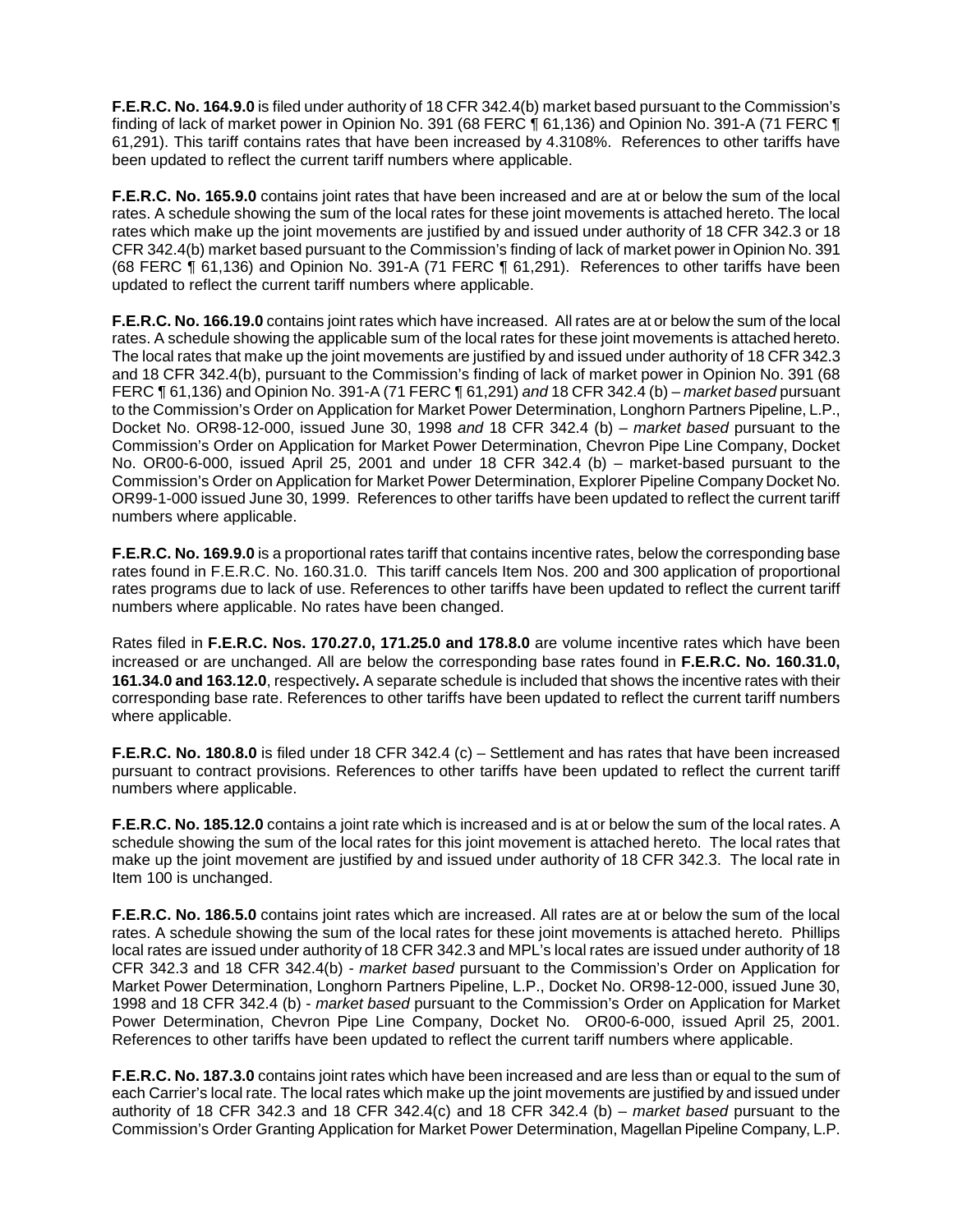Docket No. OR09-9-000, issued September 25, 2009. A schedule showing the sum of the local rates for these joint movements is attached hereto. References to other tariffs have been updated to reflect the current tariff numbers where applicable.

**F.E.R.C. No. 189.2.0** contains joint rates which have been increased which are less than or equal to the sum of each Carrier's local rate. The local rates which make up the joint movements are justified by and issued under authority of 18 CFR 342.4 (c) for Holly Energy Partners – Operating, L.P. and for Magellan Pipeline Company, L.P., 18 CFR 342.4 (b) - *market based* pursuant to the Commission's Order on Application for Market Power Determination, Chevron Pipe Line Company, Docket No. OR00-6-000, issued April 25, 2001. References to other tariffs have been updated to reflect the current tariff numbers where applicable.

MPL hereby respectfully requests that all protests, complaints, suspensions, motions, or orders, which in any way affect this publication, be transmitted via facsimile concurrent with their filing/issuance to Tina R. Granger at (918) 574-7495 and Ross Crutchfield at (918) 574-7034, confirmed at the telephone numbers shown below.

I hereby certify that I have on or before this date sent one copy of the publications and transmittal to each subscriber thereto by means of transmission agreed upon in writing by the subscriber. Questions and services regarding this filing should be directed to Tina R. Granger at the address shown.

Respectfully submitted,

Jin R.Garge

Manager, Pipeline Tariffs One Williams Center **Canadian Center** Change of Che Williams Center Tulsa, OK 74172 Tulsa, OK 74172 (918) 574-7415

Tina R. Granger and Times and Times Ross Crutchfield<br>Manager. Pipeline Tariffs and Times and Associate General Counsel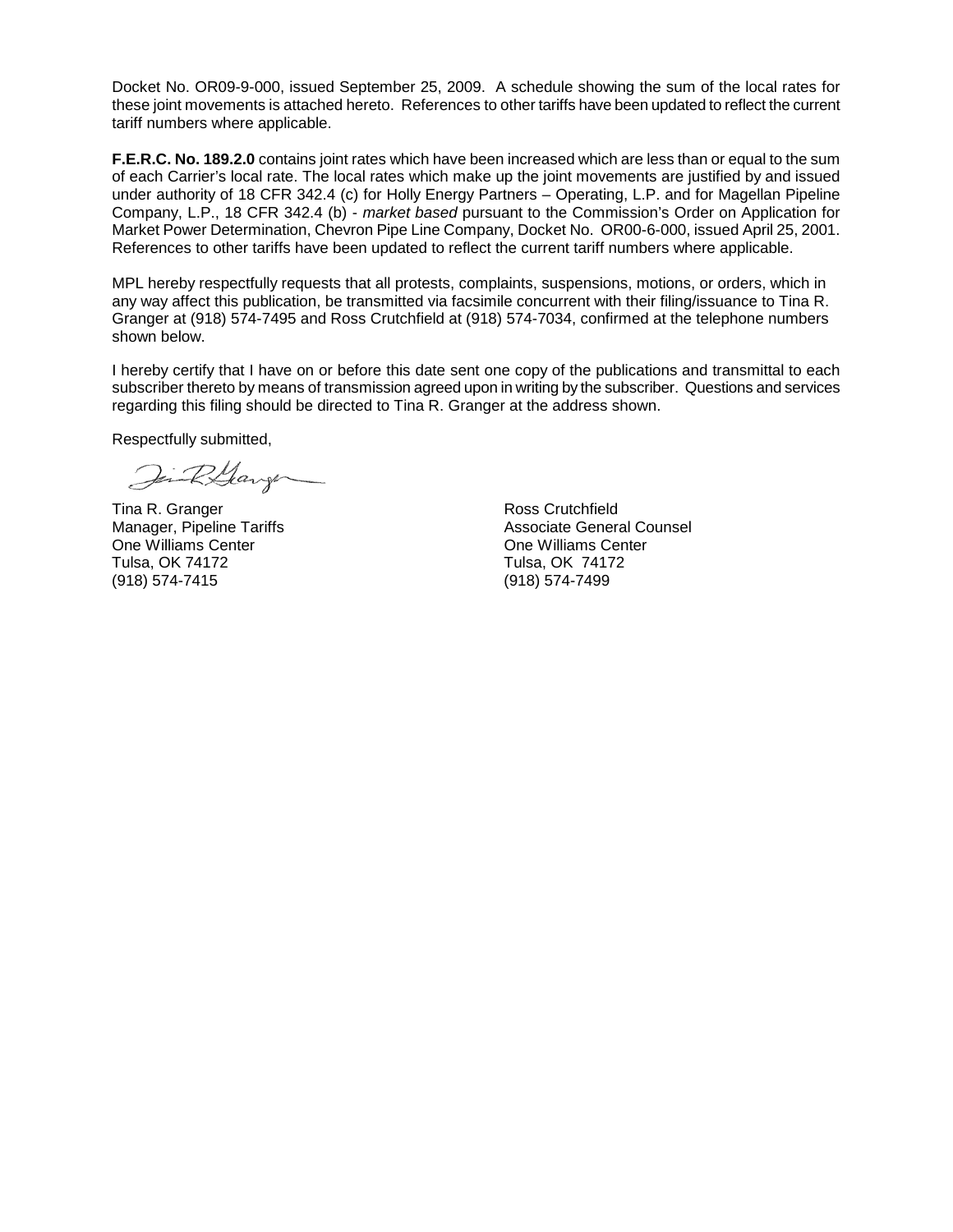In accordance with 18 CFR 341.2(c), the following Joint Carrier information is made available:

| BP Pipelines (North America) Inc.                                                                                                  | KPL Northern States, LLC        |
|------------------------------------------------------------------------------------------------------------------------------------|---------------------------------|
| 28100 Torch Parkway, JC-6N                                                                                                         | 4111 E. 37th Street North       |
| Warrenville, IL 60555                                                                                                              | Wichita, KS 67220               |
| Mitchell D Jones                                                                                                                   | <b>Bruce Eldredge</b>           |
| (630) 836-3446                                                                                                                     | (316) 828-7394                  |
| Cenex Pipeline, LLC                                                                                                                | Phillips 66 Carrier LLC         |
| Post Office Box 909                                                                                                                | P.O. Box 2197                   |
| Laurel, MT 59044-0909                                                                                                              | Houston, TX 77252-2197          |
| Dan Knepper                                                                                                                        | Alan Fairwell                   |
| (406) 628-5270                                                                                                                     | (281) 293-2135                  |
| Coffeyville Resources Pipeline, LLC                                                                                                | Valero Partners Wynnewood, LLC  |
| 2277 Plaza Drive, Suite 500                                                                                                        | One Valero Way                  |
| Sugar Land, TX 77479                                                                                                               | San Antonio, TX 78249-1616      |
| Michael Puddy                                                                                                                      | Paul R. Brochu                  |
| (281) 207-3370                                                                                                                     | (210) 345-2000                  |
| <b>Explorer Pipeline Company</b>                                                                                                   | Valero Skellytown Pipeline, LLC |
| 6120 S. Yale Ave., Suite 1100                                                                                                      | One Valero Way                  |
| Tulsa, OK 74136                                                                                                                    | San Antonio, TX 78249-1616      |
| <b>Curtis Craig</b>                                                                                                                | Jason P. Lawhorn                |
| (918) 493-5107                                                                                                                     | (210) 345-1634                  |
| Holly Energy Partners - Operating, L.P.<br>2828 N. Harwood, Ste 1300<br>Dallas, TX 75201<br><b>Matthew Clifton</b><br>214-871-3555 |                                 |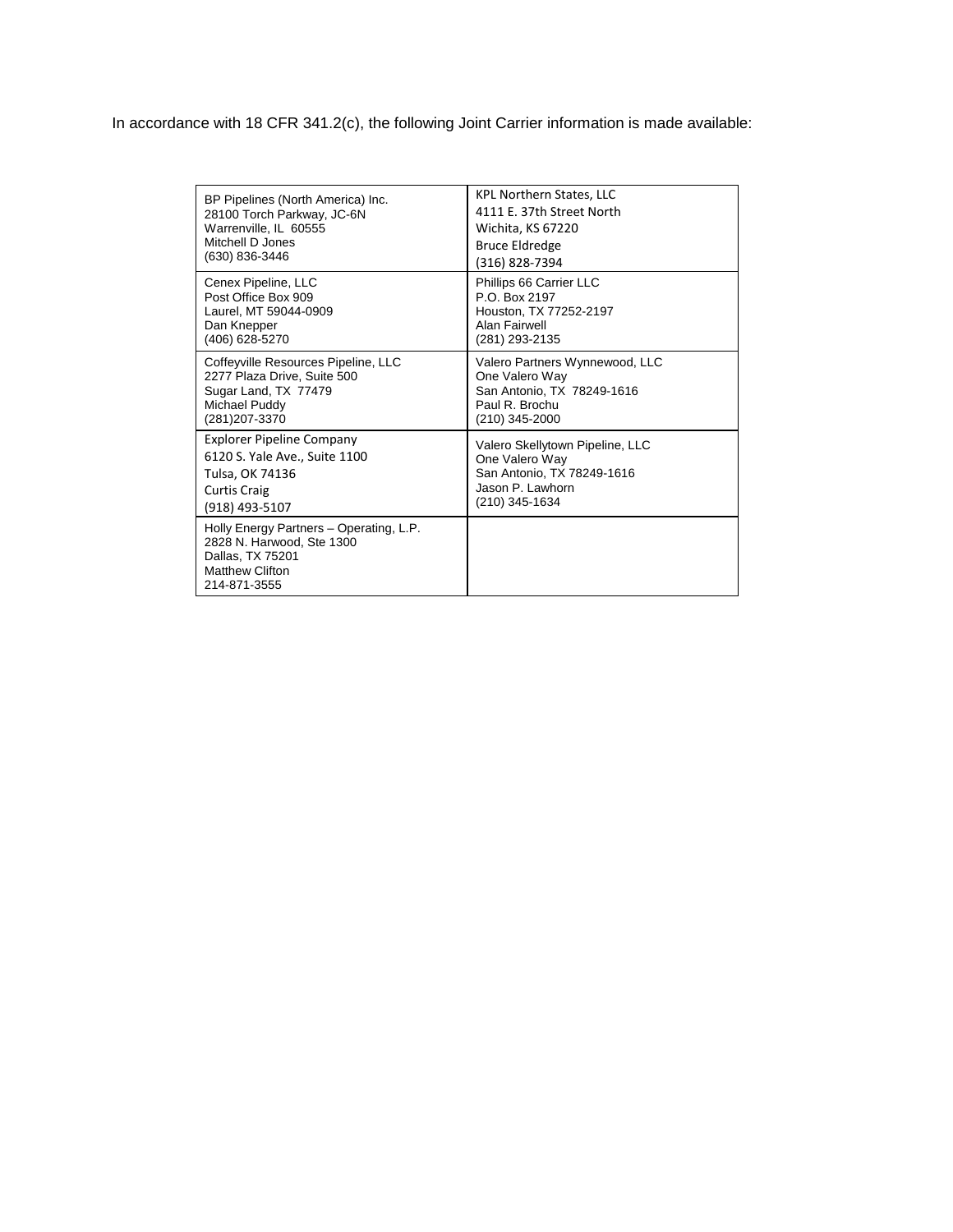|                                 |                                                                 |                                                      | <b>CURRENT</b>        |                                      |                     | 7/1/19                                                          |                                                          |                       |                                      |                     |  |
|---------------------------------|-----------------------------------------------------------------|------------------------------------------------------|-----------------------|--------------------------------------|---------------------|-----------------------------------------------------------------|----------------------------------------------------------|-----------------------|--------------------------------------|---------------------|--|
| Joint Rates from Wichita<br>TO: | <b>MPL Local KS</b><br><b>Rate FERC</b><br>160.28.0 Item<br>201 | P66 Local<br>Wichita-KS<br><b>City FERC</b><br>8.7.0 | Sum of Local<br>Rates | Jt Rate FERC<br>160.28.0 Item<br>240 | <b>Differential</b> | <b>MPL Local KS</b><br><b>Rate FERC</b><br>160.31.0<br>Item 201 | P66 Local<br><b>Wichita-KS City</b><br><b>FERC 8.8.0</b> | Sum of Local<br>Rates | Jt Rate FERC<br>160.31.0<br>Item 240 | <b>Differential</b> |  |
| Albany, IL                      | 356.92                                                          | 117.65                                               | 474.57                | 411.19                               | (63.38)             | 372.31                                                          | 122.72                                                   | 495.03                | 428.92                               | (66.11)             |  |
| Alexandria, MN                  | 441.46                                                          | 117.65                                               | 559.11                | 494.64                               | (64.47)             | 460.49                                                          | 122.72                                                   | 583.21                | 515.96                               | (67.25)             |  |
| Amboy, IL                       | 339.37                                                          | 117.65                                               | 457.02                | 456.63                               | (0.39)              | 354.00                                                          | 122.72                                                   | 476.72                | 476.31                               | (0.41)              |  |
| Bethany, MO                     | 250.01                                                          | 117.65                                               | 367.66                | 304.31                               | (63.35)             | 260.79                                                          | 122.72                                                   | 383.51                | 317.43                               | (66.08)             |  |
| Bettendorf, IA                  | 339.37                                                          | 117.65                                               | 457.02                | 456.63                               | (0.39)              | 354.00                                                          | 122.72                                                   | 476.72                | 476.31                               | (0.41)              |  |
| Carthage, MO                    | 194.19                                                          | 117.65                                               | 311.84                | 248.41                               | (63.43)             | 202.56                                                          | 122.72                                                   | 325.28                | 259.12                               | (66.16)             |  |
| Chippewa Falls, WI              | 407.58                                                          | 117.65                                               | 525.23                | 461.88                               | (63.35)             | 425.15                                                          | 122.72                                                   | 547.87                | 481.79                               | (66.08)             |  |
| Columbia, MO                    | 311.05                                                          | 117.65                                               | 428.70                | 365.29                               | (63.41)             | 324.46                                                          | 122.72                                                   | 447.18                | 381.04                               | (66.14)             |  |
| Des Moines, IA                  | 250.60                                                          | 117.65                                               | 368.25                | 306.26                               | (61.99)             | 261.40                                                          | 122.72                                                   | 384.12                | 319.46                               | (64.66)             |  |
| Des Moines, IA FHR              | 227.01                                                          | 117.65                                               | 344.66                | 282.69                               | (61.97)             | 236.80                                                          | 122.72                                                   | 359.52                | 294.88                               | (64.64)             |  |
| Doniphan, NE                    | 221.68                                                          | 117.65                                               | 339.33                | 276.39                               | (62.94)             | 231.24                                                          | 122.72                                                   | 353.96                | 288.30                               | (65.66)             |  |
| Dubuque, IA                     | 379.06                                                          | 117.65                                               | 496.71                | 433.30                               | (63.41)             | 395.40                                                          | 122.72                                                   | 518.12                | 451.98                               | (66.14)             |  |
| Duluth, MN                      | 350.26                                                          | 117.65                                               | 467.91                | 409.09                               | (58.82)             | 365.36                                                          | 122.72                                                   | 488.08                | 426.73                               | (61.35)             |  |
| Enid, OK                        | 132.94                                                          | 117.65                                               | 250.59                | 187.25                               | (63.34)             | 138.67                                                          | 122.72                                                   | 261.39                | 195.32                               | (66.07)             |  |
| Fargo (West Fargo), ND          | 513.11                                                          | 117.65                                               | 630.76                | 566.32                               | (64.44)             | 535.23                                                          | 122.72                                                   | 657.95                | 590.73                               | (67.22)             |  |
| Fort Dodge, IA                  | 250.60                                                          | 117.65                                               | 368.25                | 306.26                               | (61.99)             | 261.40                                                          | 122.72                                                   | 384.12                | 319.46                               | (64.66)             |  |
| Fort Smith, AR                  | 199.35                                                          | 117.65                                               | 317.00                | 247.24                               | (69.76)             | 207.94                                                          | 122.72                                                   | 330.66                | 257.90                               | (72.76)             |  |
| Grand Forks (BN), ND            | 408.20                                                          | 117.65                                               | 525.85                | 468.86                               | (56.99)             | 425.80                                                          | 122.72                                                   | 548.52                | 489.07                               | (59.45)             |  |
| Grand Forks (MPL), ND           | 418.88                                                          | 117.65                                               | 536.53                | 479.87                               | (56.66)             | 436.94                                                          | 122.72                                                   | 559.66                | 500.56                               | (59.10)             |  |
| Heyworth, IL                    | 273.20                                                          | 117.65                                               | 390.85                | 327.48                               | (63.37)             | 284.98                                                          | 122.72                                                   | 407.70                | 341.60                               | (66.10)             |  |
| owa City (Coralville), IA       | 303.30                                                          | 117.65                                               | 420.95                | 392.07                               | (28.88)             | 316.37                                                          | 122.72                                                   | 439.09                | 408.97                               | (30.12)             |  |
| Kansas City (Fairfax), KS       | 190.04                                                          | 117.65                                               | 307.69                | 259.87                               | (47.82)             | 198.23                                                          | 122.72                                                   | 320.95                | 271.07                               | (49.88)             |  |
| <b>Kansas City (KCI), MO</b>    | 226.07                                                          | 117.65                                               | 343.72                | 280.34                               | (63.38)             | 235.82                                                          | 122.72                                                   | 358.54                | 292.42                               | (66.12)             |  |
| Kansas City (Olathe), KS        | 190.04                                                          | 117.65                                               | 307.69                | 259.87                               | (47.82)             | 198.23                                                          | 122.72                                                   | 320.95                | 271.07                               | (49.88)             |  |
| Kansas City (Santa Fe), KS      | 173.64                                                          | 117.65                                               | 291.29                | 241.91                               | (49.38)             | 181.13                                                          | 122.72                                                   | 303.85                | 252.34                               | (51.51)             |  |
| incoln (BN), NE                 | 263.73                                                          | 117.65                                               | 381.38                | 318.05                               | (63.33)             | 275.10                                                          | 122.72                                                   | 397.82                | 331.76                               | (66.06)             |  |
| incoln (Jamaica), NE            | 263.73                                                          | 117.65                                               | 381.38                | 318.05                               | (63.33)             | 275.10                                                          | 122.72                                                   | 397.82                | 331.76                               | (66.06)             |  |
| incoln (MPL) (Roca), NE         | 277.00                                                          | 117.65                                               | 394.65                | 327.95                               | (66.70)             | 288.94                                                          | 122.72                                                   | 411.66                | 342.09                               | (69.57)             |  |
| Mankato, MN                     | 387.35                                                          | 117.65                                               | 505.00                | 440.53                               | (64.47)             | 404.05                                                          | 122.72                                                   | 526.77                | 459.52                               | (67.25)             |  |
| Marshall, MN                    | 360.47                                                          | 117.65                                               | 478.12                | 419.58                               | (58.54)             | 376.01                                                          | 122.72                                                   | 498.73                | 437.67                               | (61.06)             |  |
| Mason City, IA                  | 316.27                                                          | 117.65                                               | 433.92                | 373.97                               | (59.95)             | 329.90                                                          | 122.72                                                   | 452.62                | 390.09                               | (62.53)             |  |
| Menard, IL                      | 273.20                                                          | 117.65                                               | 390.85                | 327.48                               | (63.37)             | 284.98                                                          | 122.72                                                   | 407.70                | 341.60                               | (66.10)             |  |
| Milford, IA                     | 200.62                                                          | 117.65                                               | 318.27                | 289.12                               | (29.15)             | 209.27                                                          | 122.72                                                   | 331.99                | 301.58                               | (30.41)             |  |
| Minneapolis (Roseville), MN     | 421.14                                                          | 117.65                                               | 538.79                | 475.44                               | (63.35)             | 439.29                                                          | 122.72                                                   | 562.01                | 495.94                               | (66.07)             |  |
| Minneapolis (MPL), MN           | 433.47                                                          | 117.65                                               | 551.12                | 487.78                               | (63.34)             | 452.16                                                          | 122.72                                                   | 574.88                | 508.81                               | (66.07)             |  |
| Minneapolis-St. Paul Int'l, MN  | 433.47                                                          | 117.65                                               | 551.12                | 487.78                               | (63.34)             | 452.16                                                          | 122.72                                                   | 574.88                | 508.81                               | (66.07)             |  |
| Nebraska City, NE               | 250.01                                                          | 117.65                                               | 367.66                | 304.31                               | (63.35)             | 260.79                                                          | 122.72                                                   | 383.51                | 317.43                               | (66.08)             |  |
| Oklahoma City (MPL), OK         | 132.94                                                          | 117.65                                               | 250.59                | 187.25                               | (63.34)             | 138.67                                                          | 122.72                                                   | 261.39                | 195.32                               | (66.07)             |  |
| Omaha (Eppley), NE              | 260.10                                                          | 117.65                                               | 377.75                | 351.10                               | (26.65)             | 271.31                                                          | 122.72                                                   | 394.03                | 366.24                               | (27.79)             |  |
| Omaha, NE                       | 260.10                                                          | 117.65                                               | 377.75                | 351.10                               | (26.65)             | 271.31                                                          | 122.72                                                   | 394.03                | 366.24                               | (27.79)             |  |
| Palmyra, MO                     | 311.05                                                          | 117.65                                               | 428.70                | 365.29                               | (63.41)             | 324.46                                                          | 122.72                                                   | 447.18                | 381.04                               | (66.14)             |  |
| Rochester, MN                   | 316.27                                                          | 117.65                                               | 433.92                | 373.97                               | (59.95)             | 329.90                                                          | 122.72                                                   | 452.62                | 390.09                               | (62.53)             |  |
| Sioux City, IA                  | 256.82                                                          | 117.65                                               | 374.47                | 350.52                               | (23.95)             | 267.89                                                          | 122.72                                                   | 390.61                | 365.63                               | (24.98)             |  |
| Sioux Falls, SD                 | 256.82                                                          | 117.65                                               | 374.47                | 312.67                               | (61.80)             | 267.89                                                          | 122.72                                                   | 390.61                | 326.15                               | (64.46)             |  |
| Springfield, MO                 | 194.19                                                          | 117.65                                               | 311.84                | 248.41                               | (63.43)             | 202.56                                                          | 122.72                                                   | 325.28                | 259.12                               | (66.16)             |  |
| St. Joseph (Wathena, KS), MO    | 208.15                                                          | 117.65                                               | 325.80                | 279.61                               | (46.19)             | 217.12                                                          | 122.72                                                   | 339.84                | 291.66                               | (48.18)             |  |
| Superior, WI                    | 350.26                                                          | 117.65                                               | 467.91                | 409.09                               | (58.82)             | 365.36                                                          | 122.72                                                   | 488.08                | 426.73                               | (61.35)             |  |
|                                 |                                                                 |                                                      |                       |                                      |                     |                                                                 |                                                          |                       |                                      |                     |  |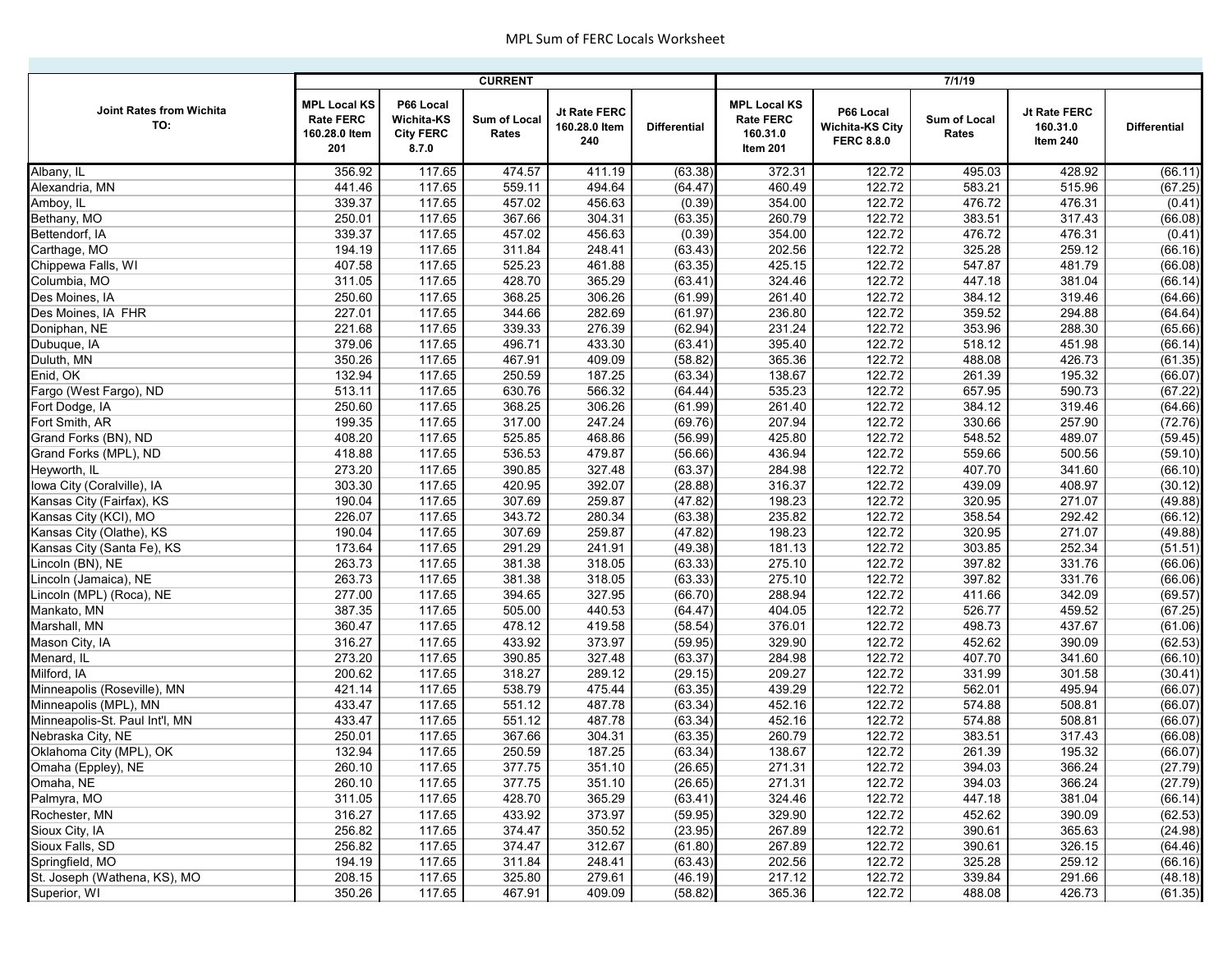|                                 |                                                                 |                                                      | <b>CURRENT</b>               |                                        |                     | 7/1/19                                                          |                                                          |                       |                                      |                     |  |  |
|---------------------------------|-----------------------------------------------------------------|------------------------------------------------------|------------------------------|----------------------------------------|---------------------|-----------------------------------------------------------------|----------------------------------------------------------|-----------------------|--------------------------------------|---------------------|--|--|
| Joint Rates from Wichita<br>TO: | <b>MPL Local KS</b><br><b>Rate FERC</b><br>160.28.0 Item<br>201 | P66 Local<br>Wichita-KS<br><b>City FERC</b><br>8.7.0 | <b>Sum of Local</b><br>Rates | Jt Rate FERC  <br>160.28.0 Item<br>240 | <b>Differential</b> | <b>MPL Local KS</b><br><b>Rate FERC</b><br>160.31.0<br>Item 201 | P66 Local<br><b>Wichita-KS City</b><br><b>FERC 8.8.0</b> | Sum of Local<br>Rates | Jt Rate FERC<br>160.31.0<br>Item 240 | <b>Differential</b> |  |  |
| Topeka, KS                      | 190.04                                                          | 117.65                                               | 307.69                       | 301.53                                 | (6.16)              | 198.23                                                          | 122.72                                                   | 320.95                | 314.53                               | (6.42)              |  |  |
| Tulsa, OK                       | 80.58                                                           | 117.65                                               | 198.23                       | 181.80                                 | (16.43)             | 84.05                                                           | 122.72                                                   | 206.77                | 189.64                               | (17.13)             |  |  |
| Waterloo, IA                    | 303.30                                                          | 117.65                                               | 420.95                       | 360.62                                 | (60.33)             | 316.37                                                          | 122.72                                                   | 439.09                | 376.17                               | (62.92)             |  |  |
| Watertown, SD                   | 360.47                                                          | 117.65                                               | 478.12                       | 419.58                                 | (58.54)             | 376.01                                                          | 122.72                                                   | 498.73                | 437.67                               | (61.06)             |  |  |
| Wrenshall, MN                   | 350.26                                                          | 117.65                                               | 467.91                       | 409.09                                 | (58.82)             | 365.36                                                          | 122.72                                                   | 488.08                | 426.73                               | (61.35)             |  |  |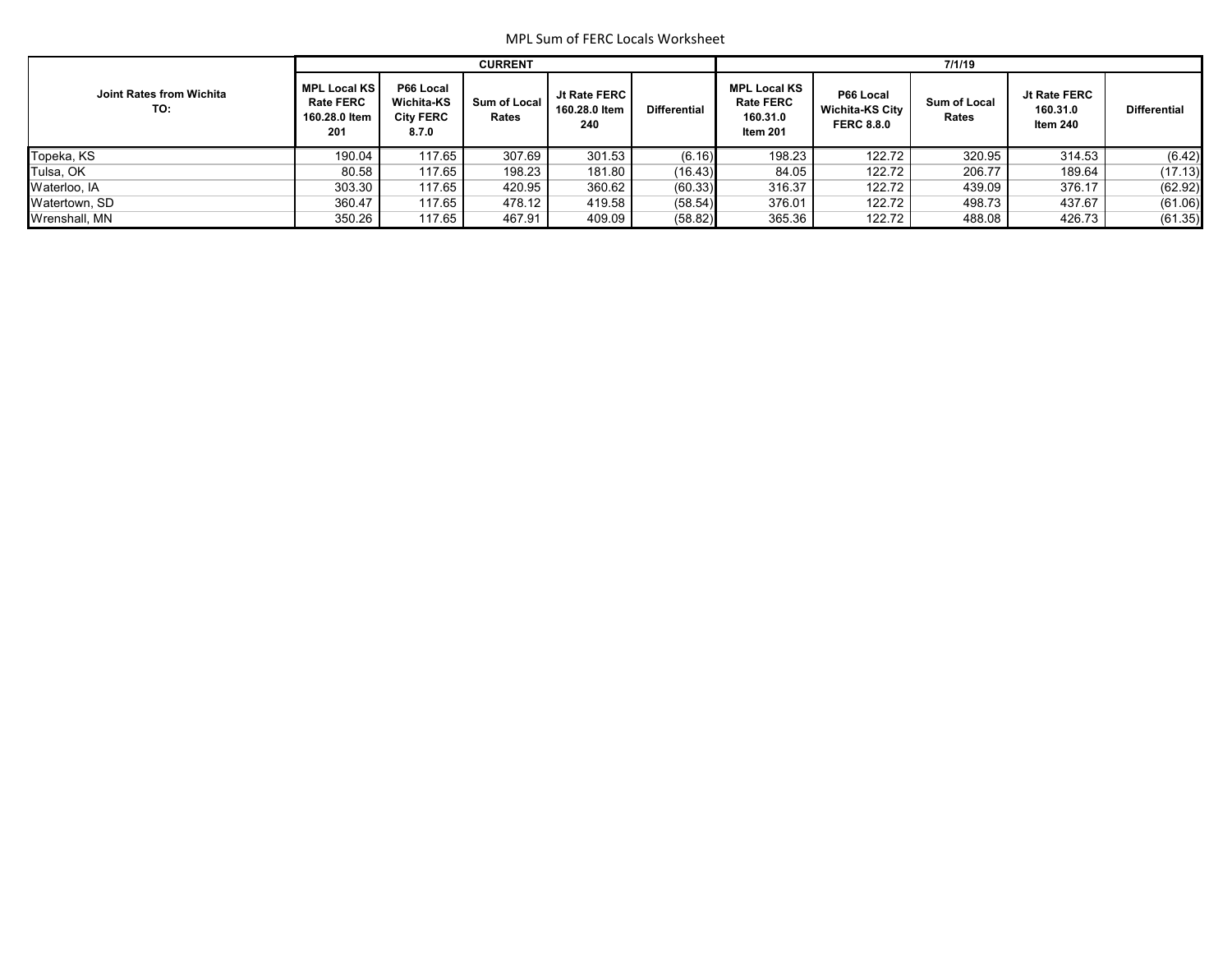|                                     |                                                                                 |                                                                                                | <b>CURRENT</b>        |                                      |                          |                                                                          |                                                                                                | 7/1/19                |                                      |                          |
|-------------------------------------|---------------------------------------------------------------------------------|------------------------------------------------------------------------------------------------|-----------------------|--------------------------------------|--------------------------|--------------------------------------------------------------------------|------------------------------------------------------------------------------------------------|-----------------------|--------------------------------------|--------------------------|
|                                     |                                                                                 |                                                                                                |                       |                                      |                          |                                                                          |                                                                                                |                       |                                      |                          |
| Joint Rates From Ardmore, OK<br>TO: | <b>MPL Local</b><br><b>Rates From</b><br>Wynnewood<br>FERC 160.28.0<br>Item 204 | <b>Valero Local</b><br><b>Rate From</b><br><b>Ardmore to</b><br>Wynnewood<br><b>FERC 1.4.0</b> | Sum of Local<br>Rates | Jt Rate FERC<br>160.28.0 Item<br>230 | <b>Differential</b>      | <b>MPL Local Rates</b><br>From<br>Wynnewood<br>FERC 160.31.0<br>Item 204 | <b>Valero Local</b><br><b>Rate From</b><br><b>Ardmore to</b><br>Wynnewood<br><b>FERC 1.5.0</b> | Sum of Local<br>Rates | Jt Rate FERC<br>160.31.0<br>Item 230 | <b>Differential</b>      |
| Albany, IL                          | 430.94                                                                          | 27.52                                                                                          | 458.46                | 458.46                               | $\overline{\phantom{a}}$ | 449.52                                                                   | 28.68                                                                                          | 478.20                | 478.20                               | $\sim$                   |
| Alexandria, MN                      | 514.07                                                                          | 27.52                                                                                          | 541.59                | 541.59                               | $\overline{\phantom{a}}$ | 536.23                                                                   | 28.68                                                                                          | 564.91                | 564.91                               | $\sim$                   |
| Amboy, IL                           | 409.62                                                                          | 27.52                                                                                          | 437.14                | 437.14                               | $\overline{\phantom{a}}$ | 427.28                                                                   | 28.68                                                                                          | 455.96                | 455.96                               | $\blacksquare$           |
| Atchison (Lincoln Grain), KS        | 305.25                                                                          | 27.52                                                                                          | 332.77                | 332.77                               | $\overline{\phantom{a}}$ | 318.41                                                                   | 28.68                                                                                          | 347.09                | 347.09                               | $\blacksquare$           |
| Bethany, MO                         | 320.24                                                                          | 27.52                                                                                          | 347.76                | 347.76                               | $\overline{\phantom{a}}$ | 334.04                                                                   | 28.68                                                                                          | 362.72                | 362.72                               | $\overline{\phantom{a}}$ |
| Bettendorf, IA                      | 409.62                                                                          | 27.52                                                                                          | 437.14                | 437.14                               | $\overline{\phantom{a}}$ | 427.28                                                                   | 28.68                                                                                          | 455.96                | 455.96                               | $\blacksquare$           |
| Carthage, MO                        | 292.69                                                                          | 27.52                                                                                          | 320.21                | 320.21                               | $\overline{\phantom{a}}$ | 305.31                                                                   | 28.68                                                                                          | 333.99                | 333.99                               | $\sim$                   |
| Chippewa Falls, WI                  | 477.76                                                                          | 27.52                                                                                          | 505.28                | 505.28                               | $\overline{\phantom{a}}$ | 498.36                                                                   | 28.68                                                                                          | 527.04                | 527.04                               | $\blacksquare$           |
| Columbia, MO                        | 385.08                                                                          | 27.52                                                                                          | 412.60                | 412.60                               | $\blacksquare$           | 401.68                                                                   | 28.68                                                                                          | 430.36                | 430.36                               | $\blacksquare$           |
| Des Moines, IA                      | 309.96                                                                          | 27.52                                                                                          | 337.48                | 337.48                               | $\overline{\phantom{a}}$ | 323.32                                                                   | 28.68                                                                                          | 352.00                | 352.00                               | $\sim$                   |
| Des Moines (Flint Hills), IA        | 286.37                                                                          | 27.52                                                                                          | 313.89                | 313.89                               | $\overline{\phantom{a}}$ | 298.71                                                                   | 28.68                                                                                          | 327.39                | 327.39                               | $\blacksquare$           |
| Doniphan, NE                        | 281.01                                                                          | 27.52                                                                                          | 308.53                | 308.53                               | $\overline{\phantom{a}}$ | 293.12                                                                   | 28.68                                                                                          | 321.80                | 321.80                               | $\blacksquare$           |
| Dubuque, IA                         | 453.07                                                                          | 27.52                                                                                          | 480.59                | 480.59                               | $\overline{\phantom{a}}$ | 472.60                                                                   | 28.68                                                                                          | 501.28                | 501.28                               | $\sim$                   |
| Duluth, MN                          | 409.64                                                                          | 27.52                                                                                          | 437.16                | 437.16                               | $\overline{\phantom{a}}$ | 427.30                                                                   | 28.68                                                                                          | 455.98                | 455.98                               | $\overline{\phantom{a}}$ |
| El Dorado, KS                       | 211.85                                                                          | 27.52                                                                                          | 239.37                | 239.37                               | $\overline{\phantom{a}}$ | 220.98                                                                   | 28.68                                                                                          | 249.66                | 249.66                               | $\overline{\phantom{a}}$ |
| Fargo (West Fargo), ND              | 585.69                                                                          | 27.52                                                                                          | 613.21                | 613.21                               | $\blacksquare$           | 610.94                                                                   | 28.68                                                                                          | 639.62                | 639.62                               | $\sim$                   |
| Fort Dodge, IA                      | 309.96                                                                          | 27.52                                                                                          | 337.48                | 337.48                               | $\overline{\phantom{a}}$ | 323.32                                                                   | 28.68                                                                                          | 352.00                | 352.00                               | $\overline{\phantom{a}}$ |
| Fort Smith, AR                      | 133.52                                                                          | 27.52                                                                                          | 161.04                | 161.04                               | $\overline{\phantom{a}}$ | 139.28                                                                   | 28.68                                                                                          | 167.96                | 167.96                               | $\sim$                   |
| Glenpool (Explorer PL), OK          | 153.21                                                                          | 27.52                                                                                          | 180.73                | 180.73                               | $\blacksquare$           | 159.81                                                                   | 28.68                                                                                          | 188.49                | 188.49                               | $\sim$                   |
| Grand Forks (BN), ND                | 467.54                                                                          | 27.52                                                                                          | 495.06                | 495.06                               | $\overline{\phantom{a}}$ | 487.69                                                                   | 28.68                                                                                          | 516.37                | 516.37                               | $\overline{\phantom{a}}$ |
| Grand Forks (MPL), ND               | 478.23                                                                          | 27.52                                                                                          | 505.75                | 505.75                               | $\overline{\phantom{a}}$ | 498.85                                                                   | 28.68                                                                                          | 527.53                | 527.53                               | $\sim$                   |
| Great Bend, KS                      | 276.13                                                                          | 27.52                                                                                          | 303.65                | 303.65                               | $\overline{\phantom{a}}$ | 288.03                                                                   | 28.68                                                                                          | 316.71                | 316.71                               | $\overline{\phantom{a}}$ |
| Heyworth, IL                        | 343.39                                                                          | 27.52                                                                                          | 370.91                | 370.91                               | $\overline{\phantom{a}}$ | 358.19                                                                   | 28.68                                                                                          | 386.87                | 386.87                               | $\sim$                   |
| Humboldt, KS                        | 252.47                                                                          | 27.52                                                                                          | 279.99                | 279.99                               | $\overline{\phantom{a}}$ | 263.35                                                                   | 28.68                                                                                          | 292.03                | 292.03                               | $\sim$                   |
| Inver Hills (NSP), MN               | 495.20                                                                          | 27.52                                                                                          | 522.72                | 522.72                               | $\overline{\phantom{a}}$ | 516.55                                                                   | 28.68                                                                                          | 545.23                | 545.23                               | $\blacksquare$           |
| Iowa City (Coralville), IA          | 362.60                                                                          | 27.52                                                                                          | 390.12                | 390.12                               | $\overline{\phantom{a}}$ | 378.23                                                                   | 28.68                                                                                          | 406.91                | 406.91                               | $\sim$                   |
| Kansas City (Argentine), KS         | 289.32                                                                          | 27.52                                                                                          | 316.84                | 316.84                               | $\overline{\phantom{a}}$ | 301.79                                                                   | 28.68                                                                                          | 330.47                | 330.47                               | $\overline{\phantom{a}}$ |
| Kansas City (Fairfax), KS           | 307.85                                                                          | 27.52                                                                                          | 335.37                | 335.37                               | $\overline{\phantom{a}}$ | 321.12                                                                   | 28.68                                                                                          | 349.80                | 349.80                               | $\blacksquare$           |
| Kansas City (KCI), MO               | 324.81                                                                          | 27.52                                                                                          | 352.33                | 352.33                               | $\overline{\phantom{a}}$ | 338.81                                                                   | 28.68                                                                                          | 367.49                | 367.49                               | $\blacksquare$           |
| Kansas City (Olathe), KS            | 307.85                                                                          | 27.52                                                                                          | 335.37                | 335.37                               | $\overline{\phantom{a}}$ | 321.12                                                                   | 28.68                                                                                          | 349.80                | 349.80                               | $\overline{\phantom{a}}$ |
| Kansas City (Santa Fe), KS          | 289.32                                                                          | 27.52                                                                                          | 316.84                | 316.84                               | $\overline{\phantom{a}}$ | 301.79                                                                   | 28.68                                                                                          | 330.47                | 330.47                               | $\blacksquare$           |
| Lincoln (BN), NE                    | 337.81                                                                          | 27.52                                                                                          | 365.33                | 365.33                               | $\overline{\phantom{a}}$ | 352.37                                                                   | 28.68                                                                                          | 381.05                | 381.05                               | $\sim$                   |
| Lincoln (Electric), NE              | 337.81                                                                          | 27.52                                                                                          | 365.33                | 365.33                               | $\overline{\phantom{a}}$ | 352.37                                                                   | 28.68                                                                                          | 381.05                | 381.05                               | $\blacksquare$           |
| Lincoln (Jamaica), NE               | 337.81                                                                          | 27.52                                                                                          | 365.33                | 365.33                               | $\overline{\phantom{a}}$ | 352.37                                                                   | 28.68                                                                                          | 381.05                | 381.05                               | $\blacksquare$           |
| Lincoln (Terra), NE                 | 337.81                                                                          | 27.52                                                                                          | 365.33                | 365.33                               | $\overline{\phantom{a}}$ | 352.37                                                                   | 28.68                                                                                          | 381.05                | 381.05                               | $\sim$                   |
| Lincoln (MPL) (Roca), NE            | 351.13                                                                          | 27.52                                                                                          | 378.65                | 378.65                               | $\overline{\phantom{a}}$ | 366.27                                                                   | 28.68                                                                                          | 394.95                | 394.95                               | $\blacksquare$           |
| Mankato, MN                         | 459.95                                                                          | 27.52                                                                                          | 487.47                | 487.47                               |                          | 479.78                                                                   | 28.68                                                                                          | 508.46                | 508.46                               |                          |
| Marshall, MN                        | 419.80                                                                          | 27.52                                                                                          | 447.32                | 447.32                               | $\overline{\phantom{a}}$ | 437.90                                                                   | 28.68                                                                                          | 466.58                | 466.58                               | $\sim$                   |
| Mason City, IA                      | 375.60                                                                          | 27.52                                                                                          | 403.12                | 403.12                               | $\overline{\phantom{a}}$ | 391.79                                                                   | 28.68                                                                                          | 420.47                | 420.47                               | $\sim$                   |
| Menard, IL                          | 343.39                                                                          | 27.52                                                                                          | 370.91                | 370.91                               | $\overline{\phantom{a}}$ | 358.19                                                                   | 28.68                                                                                          | 386.87                | 386.87                               | $\sim$                   |
| Milford, IA                         | 259.95                                                                          | 27.52                                                                                          | 287.47                | 287.47                               | $\overline{\phantom{a}}$ | 271.16                                                                   | 28.68                                                                                          | 299.84                | 299.84                               | $\sim$                   |
| Minneapolis (Roseville), MN         | 495.20                                                                          | 27.52                                                                                          | 522.72                | 522.72                               | $\blacksquare$           | 516.55                                                                   | 28.68                                                                                          | 545.23                | 545.23                               | $\sim$                   |
| Minneapolis (MPL), MN               | 507.58                                                                          | 27.52                                                                                          | 535.10                | 535.10                               | $\overline{\phantom{a}}$ | 529.46                                                                   | 28.68                                                                                          | 558.14                | 558.14                               | $\sim$                   |
| Minneapolis-St. Paul Int'l., MN     | 507.58                                                                          | 27.52                                                                                          | 535.10                | 535.10                               | $\overline{\phantom{a}}$ | 529.46                                                                   | 28.68                                                                                          | 558.14                | 558.14                               | $\sim$                   |
| Mount Vernon, MO                    | 267.72                                                                          | 27.52                                                                                          | 295.24                | 295.24                               | $\overline{\phantom{a}}$ | 279.26                                                                   | 28.68                                                                                          | 307.94                | 307.94                               | $\sim$                   |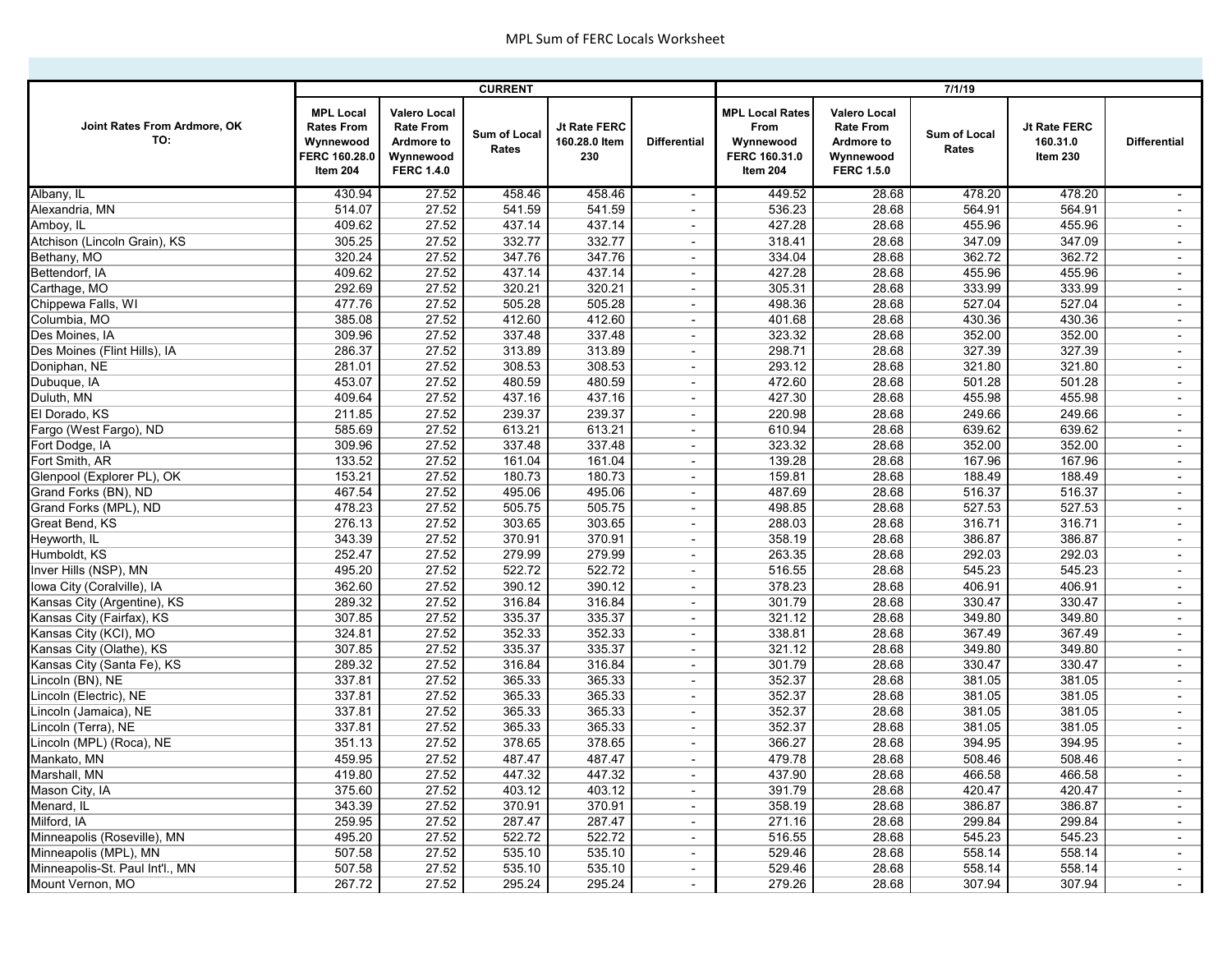|                                     |                                                                                 |                                                                                         | <b>CURRENT</b>        |                                      |                     |                                                                                 |                                                                                                | 7/1/19                |                                      |                          |
|-------------------------------------|---------------------------------------------------------------------------------|-----------------------------------------------------------------------------------------|-----------------------|--------------------------------------|---------------------|---------------------------------------------------------------------------------|------------------------------------------------------------------------------------------------|-----------------------|--------------------------------------|--------------------------|
| Joint Rates From Ardmore, OK<br>TO: | <b>MPL Local</b><br><b>Rates From</b><br>Wynnewood<br>FERC 160.28.0<br>Item 204 | <b>Valero Local</b><br><b>Rate From</b><br>Ardmore to<br>Wynnewood<br><b>FERC 1.4.0</b> | Sum of Local<br>Rates | Jt Rate FERC<br>160.28.0 Item<br>230 | <b>Differential</b> | <b>MPL Local Rates</b><br><b>From</b><br>Wynnewood<br>FERC 160.31.0<br>Item 204 | <b>Valero Local</b><br><b>Rate From</b><br><b>Ardmore to</b><br>Wynnewood<br><b>FERC 1.5.0</b> | Sum of Local<br>Rates | Jt Rate FERC<br>160.31.0<br>Item 230 | <b>Differential</b>      |
| Nebraska City, NE                   | 320.24                                                                          | 27.52                                                                                   | 347.76                | 347.76                               |                     | 334.04                                                                          | 28.68                                                                                          | 362.72                | 362.72                               |                          |
| North Little Rock (MPL), AR         | 295.13                                                                          | 27.52                                                                                   | 322.65                | 322.65                               |                     | 307.85                                                                          | 28.68                                                                                          | 336.53                | 336.53                               |                          |
| North Little Rock (Others), AR      | 306.26                                                                          | 27.52                                                                                   | 333.78                | 333.78                               |                     | 319.46                                                                          | 28.68                                                                                          | 348.14                | 348.14                               | $\sim$                   |
| Olathe-Kenneth (Sinclair), KS       | 289.32                                                                          | 27.52                                                                                   | 316.84                | 316.84                               |                     | 301.79                                                                          | 28.68                                                                                          | 330.47                | 330.47                               |                          |
| Omaha (Eppley), NE                  | 329.70                                                                          | 27.52                                                                                   | 357.22                | 357.22                               |                     | 343.91                                                                          | 28.68                                                                                          | 372.59                | 372.59                               |                          |
| Omaha (MPL), NE                     | 329.70                                                                          | 27.52                                                                                   | 357.22                | 357.22                               |                     | 343.91                                                                          | 28.68                                                                                          | 372.59                | 372.59                               |                          |
| Palmyra, MO                         | 385.08                                                                          | 27.52                                                                                   | 412.60                | 412.60                               |                     | 401.68                                                                          | 28.68                                                                                          | 430.36                | 430.36                               | $\overline{\phantom{a}}$ |
| Pine Bend, MN                       | 495.20                                                                          | 27.52                                                                                   | 522.72                | 522.72                               |                     | 516.55                                                                          | 28.68                                                                                          | 545.23                | 545.23                               |                          |
| Rochester, MN                       | 375.60                                                                          | 27.52                                                                                   | 403.12                | 403.12                               |                     | 391.79                                                                          | 28.68                                                                                          | 420.47                | 420.47                               |                          |
| Rogers, AR                          | 307.30                                                                          | 27.52                                                                                   | 334.82                | 334.82                               |                     | 320.55                                                                          | 28.68                                                                                          | 349.23                | 349.23                               | $\sim$                   |
| Savage, MN                          | 495.20                                                                          | 27.52                                                                                   | 522.72                | 522.72                               |                     | 516.55                                                                          | 28.68                                                                                          | 545.23                | 545.23                               | $\sim$                   |
| Scott City, KS                      | 313.97                                                                          | 27.52                                                                                   | 341.49                | 341.49                               |                     | 327.50                                                                          | 28.68                                                                                          | 356.18                | 356.18                               |                          |
| Shakopee (NSP), MN                  | 495.20                                                                          | 27.52                                                                                   | 522.72                | 522.72                               |                     | 516.55                                                                          | 28.68                                                                                          | 545.23                | 545.23                               | $\blacksquare$           |
| Sioux City, IA                      | 316.18                                                                          | 27.52                                                                                   | 343.70                | 343.70                               |                     | 329.81                                                                          | 28.68                                                                                          | 358.49                | 358.49                               | $\sim$                   |
| Sioux Falls, SD                     | 316.18                                                                          | 27.52                                                                                   | 343.70                | 343.70                               |                     | 329.81                                                                          | 28.68                                                                                          | 358.49                | 358.49                               | $\overline{\phantom{a}}$ |
| Springfield, MO                     | 292.69                                                                          | 27.52                                                                                   | 320.21                | 320.21                               |                     | 305.31                                                                          | 28.68                                                                                          | 333.99                | 333.99                               |                          |
| St. Bonifacius, MN                  | 495.20                                                                          | 27.52                                                                                   | 522.72                | 522.72                               |                     | 516.55                                                                          | 28.68                                                                                          | 545.23                | 545.23                               |                          |
| St. Joseph (Wathena, KS), MO        | 332.88                                                                          | 27.52                                                                                   | 360.40                | 360.40                               |                     | 347.23                                                                          | 28.68                                                                                          | 375.91                | 375.91                               | $\sim$                   |
| St. Paul Park, MN                   | 495.20                                                                          | 27.52                                                                                   | 522.72                | 522.72                               |                     | 516.55                                                                          | 28.68                                                                                          | 545.23                | 545.23                               |                          |
| Superior, WI                        | 409.64                                                                          | 27.52                                                                                   | 437.16                | 437.16                               |                     | 427.30                                                                          | 28.68                                                                                          | 455.98                | 455.98                               | $\overline{\phantom{a}}$ |
| Topeka, KS                          | 259.95                                                                          | 27.52                                                                                   | 287.47                | 287.47                               |                     | 271.16                                                                          | 28.68                                                                                          | 299.84                | 299.84                               |                          |
| Waterloo, IA                        | 362.60                                                                          | 27.52                                                                                   | 390.12                | 390.12                               |                     | 378.23                                                                          | 28.68                                                                                          | 406.91                | 406.91                               | $\sim$                   |
| Watertown, SD                       | 419.80                                                                          | 27.52                                                                                   | 447.32                | 447.32                               |                     | 437.90                                                                          | 28.68                                                                                          | 466.58                | 466.58                               |                          |
| Wheaton (NSP), WI                   | 504.04                                                                          | 27.52                                                                                   | 531.56                | 531.56                               |                     | 525.77                                                                          | 28.68                                                                                          | 554.45                | 554.45                               |                          |
| Wichita, KS                         | 193.58                                                                          | 27.52                                                                                   | 221.10                | 221.10                               |                     | 201.92                                                                          | 28.68                                                                                          | 230.60                | 230.60                               |                          |
| Wrenshall, MN                       | 409.64                                                                          | 27.52                                                                                   | 437.16                | 437.16                               |                     | 427.30                                                                          | 28.68                                                                                          | 455.98                | 455.98                               | $\sim$                   |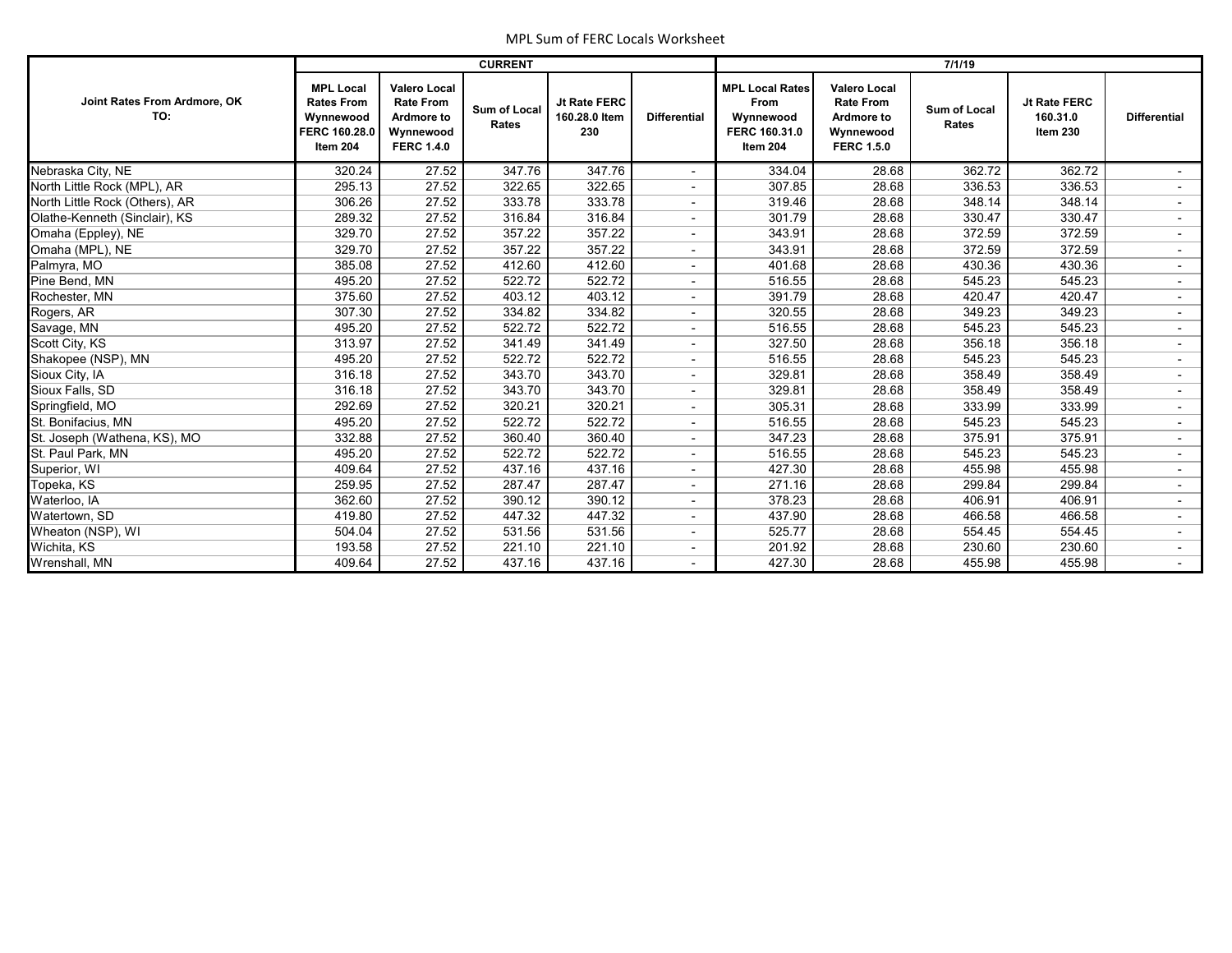|                                            |                                                                                 |                                                                                                | <b>CURRENT</b>        |                                      |                          |                                                                                 |                                                                                         | 7/1/19                |                                      |                          |
|--------------------------------------------|---------------------------------------------------------------------------------|------------------------------------------------------------------------------------------------|-----------------------|--------------------------------------|--------------------------|---------------------------------------------------------------------------------|-----------------------------------------------------------------------------------------|-----------------------|--------------------------------------|--------------------------|
|                                            |                                                                                 |                                                                                                |                       |                                      |                          |                                                                                 |                                                                                         |                       |                                      |                          |
| Joint Rates From Ardmore, OK<br>TO:        | <b>MPL Local</b><br><b>Rates From</b><br>Wynnewood<br>FERC 161.29.0<br>Item 200 | <b>Valero Local</b><br><b>Rate From</b><br><b>Ardmore to</b><br>Wynnewood<br><b>FERC 1.4.0</b> | Sum of Local<br>Rates | Jt Rate FERC<br>161.29.0 Item<br>200 | <b>Differential</b>      | <b>MPL Local Rates</b><br><b>From</b><br>Wynnewood<br>FERC 161.34.0<br>Item 200 | <b>Valero Local</b><br><b>Rate From</b><br>Ardmore to<br>Wynnewood<br><b>FERC 1.5.0</b> | Sum of Local<br>Rates | Jt Rate FERC<br>161.34.0<br>Item 200 | <b>Differential</b>      |
| Albuquerque Station, NM                    | 572.00                                                                          | 27.52                                                                                          | 599.52                | 599.52                               | $\overline{\phantom{a}}$ | 596.66                                                                          | 28.68                                                                                   | 625.34                | 625.34                               |                          |
| Belen Station, NM                          | 559.07                                                                          | 27.52                                                                                          | 586.59                | 586.59                               | $\blacksquare$           | 583.17                                                                          | 28.68                                                                                   | 611.85                | 611.85                               |                          |
| Dallas-Motiva, TX                          | 202.68                                                                          | 27.52                                                                                          | 230.20                | 230.20                               | $\overline{\phantom{a}}$ | 211.42                                                                          | 28.68                                                                                   | 240.10                | 240.10                               | $\overline{a}$           |
| Dallas (Singleton), TX                     | 202.68                                                                          | 27.52                                                                                          | 230.20                | 230.20                               | $\blacksquare$           | 211.42                                                                          | 28.68                                                                                   | 240.10                | 240.10                               |                          |
| El Paso (MPL), TX                          | 390.24                                                                          | 27.52                                                                                          | 417.76                | 417.76                               | $\blacksquare$           | 407.06                                                                          | 28.68                                                                                   | 435.74                | 435.74                               | $\overline{\phantom{a}}$ |
| El Paso (SFPP-Kinder Morgan Pipe Line)     | 390.24                                                                          | 27.52                                                                                          | 417.76                | 417.76                               | $\overline{\phantom{a}}$ | 407.06                                                                          | 28.68                                                                                   | 435.74                | 435.74                               | $\overline{a}$           |
| El Paso (PMI-Frontera Juarez Pipeline), TX | 390.24                                                                          | 27.52                                                                                          | 417.76                | 417.76                               | $\blacksquare$           | 407.06                                                                          | 28.68                                                                                   | 435.74                | 435.74                               |                          |
| Frost, TX                                  | 200.35                                                                          | 27.52                                                                                          | 227.87                | 227.87                               | $\blacksquare$           | 208.99                                                                          | 28.68                                                                                   | 237.67                | 237.67                               |                          |
| Hearne-Motiva, TX                          | 247.53                                                                          | 27.52                                                                                          | 275.05                | 275.05                               | $\overline{\phantom{a}}$ | 258.20                                                                          | 28.68                                                                                   | 286.88                | 286.88                               |                          |
| Odessa, TX                                 | 376.25                                                                          | 27.52                                                                                          | 403.77                | 403.77                               | $\blacksquare$           | 392.47                                                                          | 28.68                                                                                   | 421.15                | 421.15                               | $\overline{\phantom{a}}$ |
| Reagan, TX                                 | 245.39                                                                          | 27.52                                                                                          | 272.91                | 272.91                               | $\blacksquare$           | 255.97                                                                          | 28.68                                                                                   | 284.65                | 284.65                               | $\overline{\phantom{a}}$ |
| Santa Teresa (UP Fuel Depot), NM           | 410.34                                                                          | 27.52                                                                                          | 437.86                | 437.86                               | $\overline{\phantom{a}}$ | 428.03                                                                          | 28.68                                                                                   | 456.71                | 456.71                               | $\overline{\phantom{0}}$ |
| Tye (Abilene), TX                          | 335.50                                                                          | 27.52                                                                                          | 363.02                | 363.02                               | $\blacksquare$           | 349.96                                                                          | 28.68                                                                                   | 378.64                | 378.64                               | $\overline{\phantom{a}}$ |
| Waco-Motiva, TX                            | 243.24                                                                          | 27.52                                                                                          | 270.76                | 270.76                               | $\overline{\phantom{a}}$ | 253.73                                                                          | 28.68                                                                                   | 282.41                | 282.41                               | $\overline{a}$           |
| West Ft. Worth, TX                         | 193.38                                                                          | 27.52                                                                                          | 220.90                | 220.90                               | $\overline{\phantom{0}}$ | 201.72                                                                          | 28.68                                                                                   | 230.40                | 230.40                               |                          |

|                                                                               |                                                                       |                                                                     | Current               |                         |                          | 7/1/19                                                                       |                                                           |                              |                         |                     |  |
|-------------------------------------------------------------------------------|-----------------------------------------------------------------------|---------------------------------------------------------------------|-----------------------|-------------------------|--------------------------|------------------------------------------------------------------------------|-----------------------------------------------------------|------------------------------|-------------------------|---------------------|--|
| Joint Rates From Valero Refining- Texas L.P. -<br><b>Houston, TX Refinery</b> | <b>MPL Local</b><br><b>Rates From</b><br>Galena Park<br>FERC 161.29.0 | Valero<br>Skellytown<br>Pipeline, LLC<br><b>FERC 2.1.0</b><br>Local | Sum of Local<br>Rates | Jt Rate FERC<br>187.2.0 | <b>Differential</b>      | <b>MPL Local Rates</b><br><b>From Galena</b><br><b>Park FERC</b><br>161.34.0 | Valero<br>Skellytown<br>Pipeline, LLC<br>FERC 2.1.0 Local | <b>Sum of Local</b><br>Rates | Jt Rate FERC<br>187.3.0 | <b>Differential</b> |  |
| North Little Rock (MPL), AR                                                   | 306.27                                                                | 10.50                                                               | 316.77                | 316.77                  |                          | 319.47                                                                       | 10.50                                                     | 329.97                       | 329.97                  |                     |  |
| North Little Rock (Other), AR                                                 | 317.41                                                                | 10.50                                                               | 327.91                | 327.91                  | $\overline{\phantom{a}}$ | 331.09                                                                       | 10.50                                                     | 341.59                       | 341.59                  |                     |  |
| Tulsa, OK                                                                     | 206.15                                                                | 10.50                                                               | 216.65                | 216.65                  |                          | 215.04                                                                       | 10.50                                                     | 225.54                       | 225.54                  |                     |  |

|                                       |                                                                           |                                                                                   | <b>CURRENT</b>        |                         |                     | 7/1/19                                                                 |                                                                                       |                              |                         |                     |  |
|---------------------------------------|---------------------------------------------------------------------------|-----------------------------------------------------------------------------------|-----------------------|-------------------------|---------------------|------------------------------------------------------------------------|---------------------------------------------------------------------------------------|------------------------------|-------------------------|---------------------|--|
| Joint Rates From Manhattan, IL<br>TO: | <b>MPL Local</b><br><b>Rate From</b><br>Wilmington<br><b>FERC 164.8.0</b> | <b>BP Local Rate</b><br>From<br>Manhattan to<br>Wilmington<br><b>FERC 279.8.0</b> | Sum of Local<br>Rates | Jt Rate FERC<br>165.8.0 | <b>Differential</b> | <b>MPL Local Rate</b><br><b>From Wilmington</b><br><b>FERC 164.9.0</b> | <b>BP Local Rate</b><br><b>From Manhattan</b><br>to Wilmington<br><b>FERC 279.9.0</b> | <b>Sum of Local</b><br>Rates | Jt Rate FERC<br>165.9.0 | <b>Differential</b> |  |
| Bettendorf, IA                        | 248.60                                                                    | 31.72                                                                             | 280.32                | 238.43                  | (41.89)             | 259.32                                                                 | 33.09                                                                                 | 292.41                       | 248.97                  | (43.44)             |  |
| Heyworth, IL                          | 153.26                                                                    | 31.72                                                                             | 184.98                | 128.80                  | (56.18)             | 159.87                                                                 | 33.09                                                                                 | 192.96                       | 133.95                  | (59.01)             |  |
| Menard, IL                            | 153.26                                                                    | 31.72                                                                             | 184.98                | 132.17                  | (52.81)             | 159.87                                                                 | 33.09                                                                                 | 192.96                       | 137.45                  | (55.51)             |  |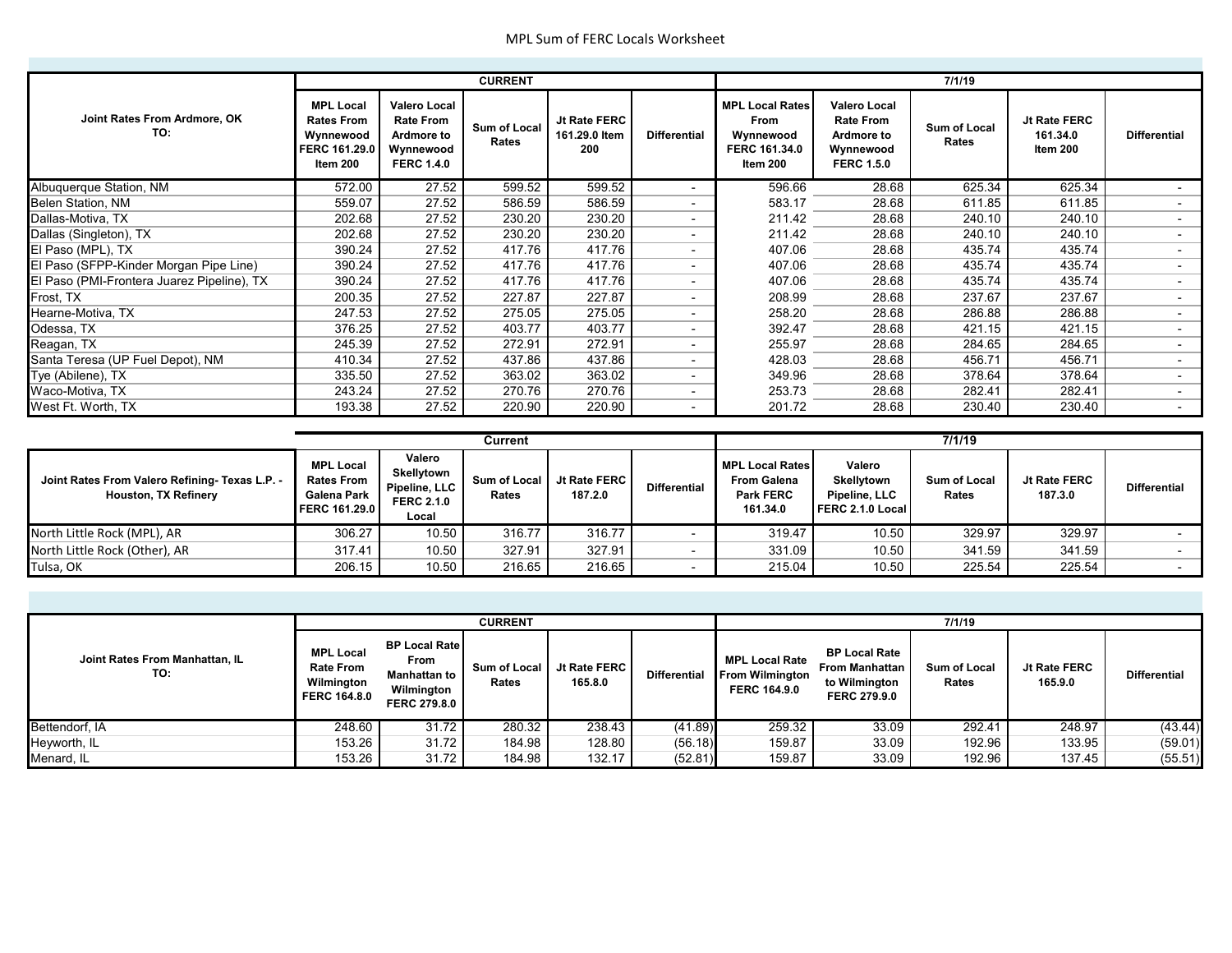|                                        |                                                                                        |                                                                                   | <b>CURRENT</b>        |                          |                     | 7/1/19                                                                                  |                                                      |                              |                          |                     |  |
|----------------------------------------|----------------------------------------------------------------------------------------|-----------------------------------------------------------------------------------|-----------------------|--------------------------|---------------------|-----------------------------------------------------------------------------------------|------------------------------------------------------|------------------------------|--------------------------|---------------------|--|
| Joint Rates From Ponca City, OK<br>TO: | <b>MPL Local</b><br><b>Rate from Mt</b><br>Vernon to<br><b>Rogers FERC</b><br>185.10.0 | P66 Local<br><b>Rate from</b><br>Ponca City to<br>Mt Vernon<br><b>FERC 20.2.0</b> | Sum of Local<br>Rates | Jt Rate FERC<br>185.10.0 | <b>Differential</b> | <b>MPL Local Rate</b><br>from Mt Vernon   from Ponca City<br>to Rogers FERC<br>185.12.0 | P66 Local Rate<br>to Mt Vernon<br><b>FERC 20.4.0</b> | <b>Sum of Local</b><br>Rates | Jt Rate FERC<br>185.12.0 | <b>Differential</b> |  |
| Rogers, AR                             | 61.92                                                                                  | 165.40                                                                            | 227.32                | 227.32                   | $\sim$              | 64.59                                                                                   | 172.53                                               | 237.12                       | 237.12                   |                     |  |

|                                           |                                                                                                                  |                                                                            | <b>CURRENT</b>               |                         |                          | 7/1/19                                                                                       |                                                                                   |                              |                         |                     |  |  |  |
|-------------------------------------------|------------------------------------------------------------------------------------------------------------------|----------------------------------------------------------------------------|------------------------------|-------------------------|--------------------------|----------------------------------------------------------------------------------------------|-----------------------------------------------------------------------------------|------------------------------|-------------------------|---------------------|--|--|--|
| Joint Rates From Artesia, NM              | <b>Holly Energy</b><br><b>Partners Local Paso Station.</b><br>Artesia, NM -<br>El Paso, TX<br><b>FERC 56.9.0</b> | <b>MPL Local El</b><br>TX to<br><b>Destination</b><br><b>FERC 161.29.0</b> | <b>Sum of Local</b><br>Rates | Jt Rate FERC<br>189.1.0 | <b>Differential</b>      | <b>Holly Energy</b><br><b>Partners Local</b><br>Artesia. NM - EI<br>Paso, TX FERC<br>56.10.0 | <b>MPL Local EI</b><br><b>Paso Station, TX</b><br>to Destination<br>FERC 161.34.0 | <b>Sum of Local</b><br>Rates | Jt Rate FERC<br>189.2.0 | <b>Differential</b> |  |  |  |
| Albuquerque Station, NM                   | 192.67                                                                                                           | 203.15                                                                     | 395.82                       | 395.82                  | $\overline{\phantom{0}}$ | 198.61                                                                                       | 220.00                                                                            | 418.61                       | 418.61                  |                     |  |  |  |
| <b>Belen Station, NM</b>                  | 192.67                                                                                                           | 188.69                                                                     | 381.36                       | 381.36                  | $\overline{\phantom{0}}$ | 198.61                                                                                       | 196.82                                                                            | 395.43                       | 395.43                  |                     |  |  |  |
| El Paso (MPL), TX                         | 192.67                                                                                                           | 34.85                                                                      | 227.52                       | 192.67                  | (34.85)                  | 198.61                                                                                       | 36.35                                                                             | 234.96                       | 198.61                  | (36.35)             |  |  |  |
| Frontera Juarez Pipeline (PMI)El Paso, TX | 192.67                                                                                                           | 59.02                                                                      | 251.69                       | 236.94                  | (14.75)                  | 198.61                                                                                       | 61.56                                                                             | 260.17                       | 244.79                  | (15.38)             |  |  |  |
| Santa Teresa (UP Fuel Depot), NM          | 192.67                                                                                                           | 56.71                                                                      | 249.38                       | 228.98                  | (20.40)                  | 198.61                                                                                       | 64.50                                                                             | 263.11                       | 244.41                  | (18.70)             |  |  |  |
| SFPP, LP (Kinder Morgan PL) El Paso, TX   | 192.67                                                                                                           | 59.02                                                                      | 251.69                       | 208.91                  | (42.78)                  | 198.61                                                                                       | 61.56                                                                             | 260.17                       | 215.55                  | (44.62)             |  |  |  |

|                                      |                                                                        |                                                                                   | <b>CURRENT</b>               |                          |                          | 7//1/19                                                      |                                                                                |                              |                          |                     |  |
|--------------------------------------|------------------------------------------------------------------------|-----------------------------------------------------------------------------------|------------------------------|--------------------------|--------------------------|--------------------------------------------------------------|--------------------------------------------------------------------------------|------------------------------|--------------------------|---------------------|--|
| Joint Rates From Pasadena. TX<br>TO: | <b>MPL Local</b><br><b>Rates From</b><br><b>Tulsa FERC</b><br>160.28.0 | <b>EPC Local</b><br><b>Rate from</b><br>Pasadena, TX<br>to Tulsa FERC<br>100.73.0 | <b>Sum of Local</b><br>Rates | Jt Rate FERC<br>166.17.0 | <b>Differential</b>      | <b>MPL Local Rates</b><br><b>From Tulsa FERC</b><br>160.31.0 | <b>EPC Local Rate</b><br>from Pasadena.<br><b>TX to Tulsa FERC</b><br>100.82.0 | <b>Sum of Local</b><br>Rates | Jt Rate FERC<br>166.19.0 | <b>Differential</b> |  |
| Carthage, MO                         | 218.66                                                                 | 219.60                                                                            | 438.26                       | 438.26                   | $\overline{\phantom{0}}$ | 228.09                                                       | 229.20                                                                         | 457.29                       | 457.29                   |                     |  |
| Mount Vernon, MO                     | 193.69                                                                 | 219.60                                                                            | 413.29                       | 413.29                   | $\overline{\phantom{a}}$ | 202.04                                                       | 229.20                                                                         | 431.24                       | 431.24                   |                     |  |
| Rogers, AR                           | 239.45                                                                 | 219.60                                                                            | 459.05                       | 459.05                   | $\overline{\phantom{a}}$ | 249.77                                                       | 229.20                                                                         | 478.97                       | 478.97                   |                     |  |
| Springfield, MO                      | 218.66                                                                 | 219.60                                                                            | 438.26                       | 438.26                   | $\overline{\phantom{0}}$ | 228.09                                                       | 229.20                                                                         | 457.29                       | 457.29                   |                     |  |

| Joint Rates From Pt Arthur. TX<br>TO: | <b>MPL Local</b><br><b>Rates From</b><br><b>Tulsa FERC</b><br>160.28.0 | <b>EPC Local</b><br><b>Rate from Pt</b><br>Arthur. TX to<br><b>Tulsa FERC</b><br>100.73.0 | <b>Sum of Local</b><br>Rates | Jt Rate FERC<br>166.17.0 | <b>Differential</b> | <b>MPL Local Rates</b><br><b>From Tulsa FERC</b><br>160.31.0 | <b>EPC Local Rate</b><br>from Pt Arthur.<br><b>TX to Tulsa FERC</b><br>100.82.0 | <b>Sum of Local</b><br>Rates | Jt Rate FERC<br>166.19.0 | <b>Differential</b> |
|---------------------------------------|------------------------------------------------------------------------|-------------------------------------------------------------------------------------------|------------------------------|--------------------------|---------------------|--------------------------------------------------------------|---------------------------------------------------------------------------------|------------------------------|--------------------------|---------------------|
| Carthage, MO                          | 218.66                                                                 | 219.60                                                                                    | 438.26                       | 438.26                   |                     | 228.09                                                       | 229.20                                                                          | 457.29                       | 457.29                   |                     |
| Mount Vernon, MO                      | 193.69                                                                 | 219.60                                                                                    | 413.29                       | 413.29                   |                     | 202.04                                                       | 229.20                                                                          | 431.24                       | 431.24                   |                     |
| Rogers, AR                            | 239.45                                                                 | 219.60                                                                                    | 459.05                       | 459.05                   |                     | 249.77                                                       | 229.20                                                                          | 478.97                       | 478.97                   |                     |
| Springfield, MO                       | 218.66                                                                 | 219.60                                                                                    | 438.26                       | 438.26                   |                     | 228.09                                                       | 229.20                                                                          | 457.29                       | 457.29                   |                     |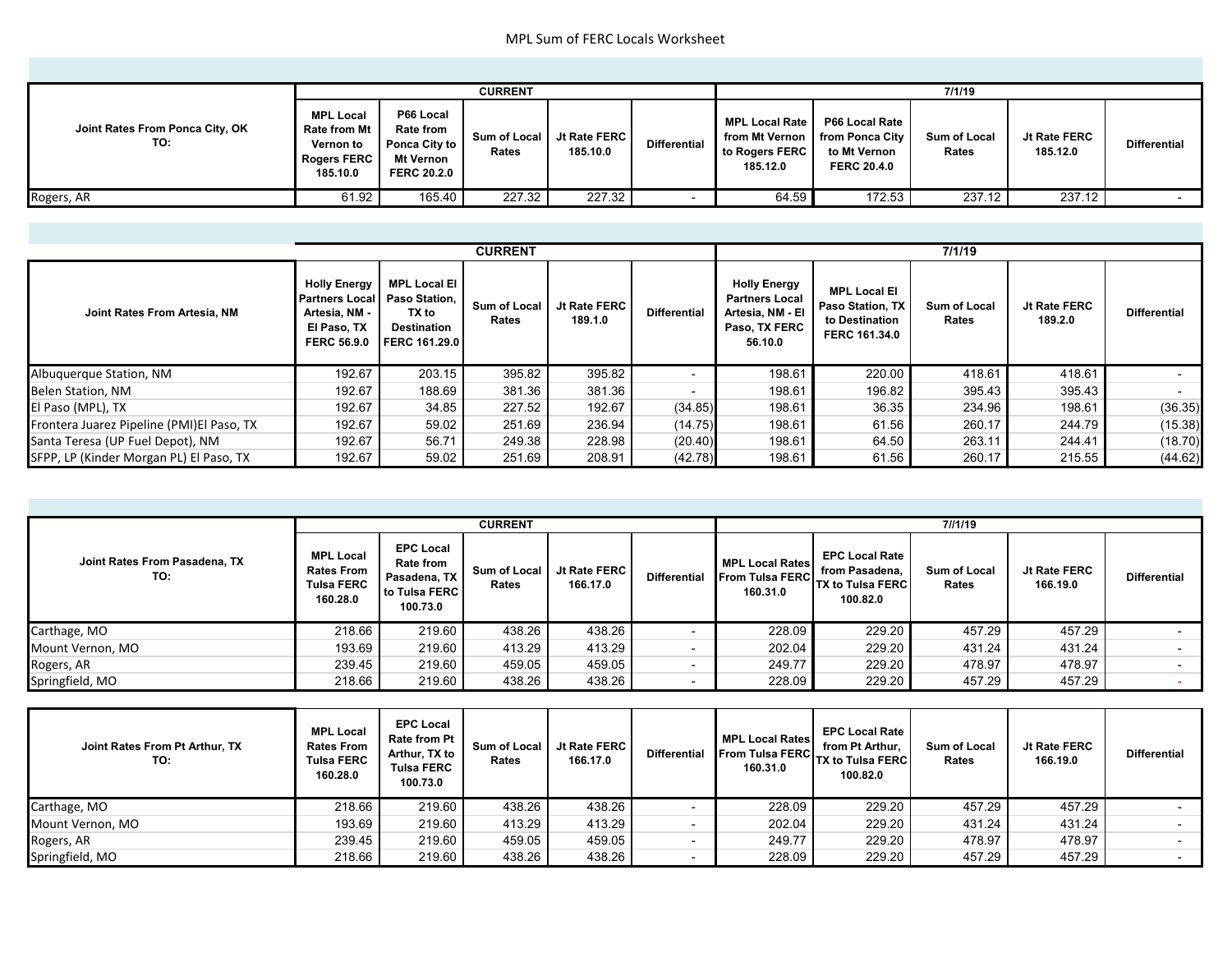| Joint Rates From Pt Neches, TX<br>TO:      | <b>MPL Local</b><br><b>Rates From</b><br><b>Tulsa FERC</b><br>160.28.0   | <b>EPC Local</b><br>Rate from Pt<br>Neches, TX to<br><b>Tulsa FERC</b><br>100.73.0          | Sum of Local<br>Rates | Jt Rate FERC<br>166.17.0 | <b>Differential</b>      | <b>MPL Local Rates</b><br><b>From Tulsa FERC</b><br>160.31.0   | <b>EPC Local Rate</b><br>from Pt Neches.<br><b>TX to Tulsa FERC</b><br>100.82.0   | Sum of Local<br>Rates | Jt Rate FERC<br>166.19.0 | <b>Differential</b> |  |  |  |  |  |  |  |  |
|--------------------------------------------|--------------------------------------------------------------------------|---------------------------------------------------------------------------------------------|-----------------------|--------------------------|--------------------------|----------------------------------------------------------------|-----------------------------------------------------------------------------------|-----------------------|--------------------------|---------------------|--|--|--|--|--|--|--|--|
| Carthage, MO                               | 218.66                                                                   | 223.60                                                                                      | 442.26                | 442.26                   | $\overline{\phantom{a}}$ | 228.09                                                         | 233.30                                                                            | 461.39                | 461.39                   |                     |  |  |  |  |  |  |  |  |
| Mount Vernon, MO                           | 193.69                                                                   | 223.60                                                                                      | 417.29                | 417.29                   | $\overline{\phantom{a}}$ | 202.04                                                         | 233.30                                                                            | 435.34                | 435.34                   |                     |  |  |  |  |  |  |  |  |
| Rogers, AR                                 | 239.45                                                                   | 223.60                                                                                      | 463.05                | 463.05                   | $\blacksquare$           | 249.77                                                         | 233.30                                                                            | 483.07                | 483.07                   |                     |  |  |  |  |  |  |  |  |
| Springfield, MO                            | 218.66                                                                   | 223.60                                                                                      | 442.26                | 442.26                   | $\blacksquare$           | 228.09                                                         | 233.30                                                                            | 461.39                | 461.39                   |                     |  |  |  |  |  |  |  |  |
|                                            |                                                                          |                                                                                             |                       |                          |                          |                                                                |                                                                                   |                       |                          |                     |  |  |  |  |  |  |  |  |
|                                            |                                                                          |                                                                                             |                       |                          |                          |                                                                |                                                                                   |                       |                          |                     |  |  |  |  |  |  |  |  |
| Joint Rates From Pt Arthur, TX<br>TO:      | <b>MPL Local</b><br><b>Rates From</b><br><b>Houston FERC</b><br>161.29.0 | <b>EPC Local</b><br><b>Rate from Pt</b><br>Arthur, TX to<br><b>Houston FERC</b><br>100.73.0 | Sum of Local<br>Rates | Jt Rate FERC<br>166.17.0 | <b>Differential</b>      | <b>MPL Local Rates</b><br><b>From Houston</b><br>FERC 161.34.0 | <b>EPC Local Rate</b><br>from Pt Arthur,<br><b>TX to Houston</b><br>FERC 100.82.0 | Sum of Local<br>Rates | Jt Rate FERC<br>166.19.0 | <b>Differential</b> |  |  |  |  |  |  |  |  |
| Albuquerque Station, NM                    | 583.96                                                                   | 73.40                                                                                       | 657.36                | 657.36                   | $\overline{\phantom{a}}$ | 617.23                                                         | 76.60                                                                             | 693.83                | 693.83                   |                     |  |  |  |  |  |  |  |  |
| Belen Station, NM                          | 569.50                                                                   | 73.40                                                                                       | 642.90                | 642.90                   | $\overline{\phantom{a}}$ | 594.05                                                         | 76.60                                                                             | 670.65                | 670.65                   |                     |  |  |  |  |  |  |  |  |
| El Paso (SFPP-Kinder Morgan Pipe Line), TX | 380.81                                                                   | 73.40                                                                                       | 454.21                | 454.21                   | $\overline{\phantom{a}}$ | 397.23                                                         | 76.60                                                                             | 473.83                | 473.83                   |                     |  |  |  |  |  |  |  |  |
| El Paso (PMI-Frontera Juarez Pipeline), TX | 380.81                                                                   | 73.40                                                                                       | 454.21                | 454.21                   | $\overline{\phantom{a}}$ | 397.23                                                         | 76.60                                                                             | 473.83                | 473.83                   |                     |  |  |  |  |  |  |  |  |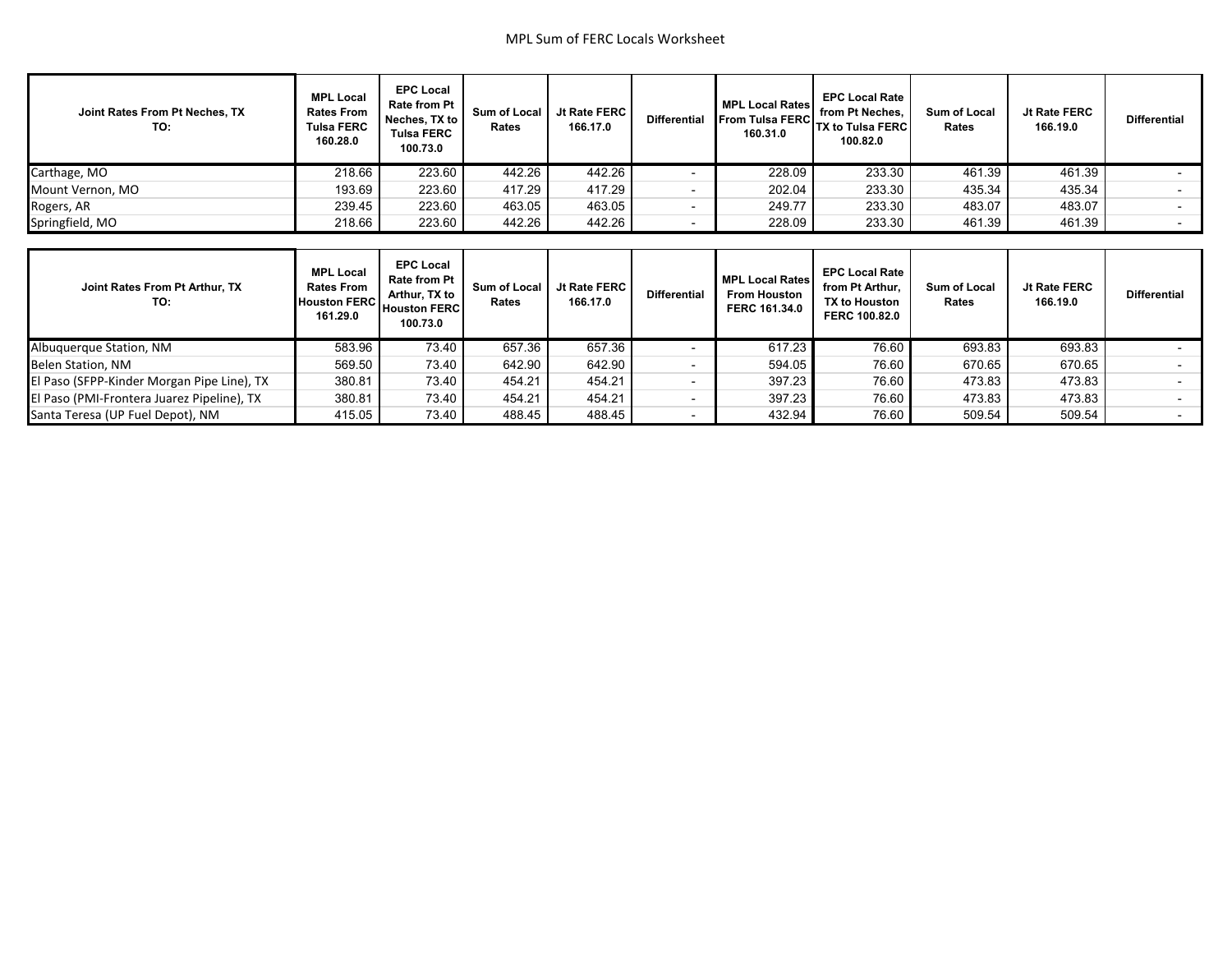|                          |                    | Current                                            |                                                                 |               |                                   |                     |  | $1-Jul-19$                                         |                                                          |               |                                          |                     |  |
|--------------------------|--------------------|----------------------------------------------------|-----------------------------------------------------------------|---------------|-----------------------------------|---------------------|--|----------------------------------------------------|----------------------------------------------------------|---------------|------------------------------------------|---------------------|--|
| Item 100 Joint Rates     |                    | <b>Local Rates</b>                                 |                                                                 |               |                                   |                     |  | <b>Local Rates</b>                                 |                                                          |               |                                          |                     |  |
|                          |                    | Leg <sub>1</sub>                                   | Leg <sub>2</sub>                                                |               |                                   |                     |  | Leg <sub>1</sub>                                   | Leg <sub>2</sub>                                         |               |                                          |                     |  |
|                          | From: Pasadena, TX | Phillips 66 Local<br>Pasadena - Holland<br>Ave Jct | <b>MPL Local Galena</b><br>Park (Holland Ave)<br>to Destination | Sum of Locals | FERC 186.4.0<br><b>Joint Rate</b> | <b>Differential</b> |  | Phillips 66 Local<br>Pasadena - Holland<br>Ave Jct | MPL Local Galena<br>Park (Holland Ave)<br>to Destination | Sum of Locals | <b>FERC 186.5.0</b><br><b>Joint Rate</b> | <b>Differential</b> |  |
| TO                       | <b>Rate Level</b>  | <b>FERC 9.6.0</b>                                  | FERC 161.29.0                                                   |               |                                   |                     |  | FERC 9.7.0                                         | FERC 161.34.0                                            |               |                                          |                     |  |
|                          | Uncommitted        | 26.15                                              | 206.15                                                          | 232.30        | 232.30                            |                     |  | 27.28                                              | 215.04                                                   | 242.32        | 242.32                                   |                     |  |
|                          | Committed - Tier 1 | 27.20                                              | 206.15                                                          | 233.35        | 233.35                            |                     |  | 28.37                                              | 215.04                                                   | 243.41        | 243.41                                   |                     |  |
| Tulsa, OK                | Committed - Tier 2 | 29.30                                              | 206.15                                                          | 235.45        | 235.45                            |                     |  | 30.56                                              | 215.04                                                   | 245.60        | 245.60                                   |                     |  |
|                          | Committed - Tier 3 | 31.39                                              | 206.15                                                          | 237.54        | 237.54                            |                     |  | 32.74                                              | 215.04                                                   | 247.78        | 247.78                                   |                     |  |
|                          | Uncommitted        | 26.15                                              | 306.27                                                          | 332.42        | 332.42                            |                     |  | 27.28                                              | 319.47                                                   | 346.75        | 346.75                                   |                     |  |
| North Little Rock (MPL), | Committed - Tier 1 | 27.20                                              | 306.27                                                          | 333.47        | 333.47                            |                     |  | 28.37                                              | 319.47                                                   | 347.84        | 347.84                                   |                     |  |
| AR                       | Committed - Tier 2 | 29.30                                              | 306.27                                                          | 335.57        | 335.57                            |                     |  | 30.56                                              | 319.47                                                   | 350.03        | 350.03                                   |                     |  |
|                          | Committed - Tier 3 | 31.39                                              | 306.27                                                          | 337.66        | 337.66                            |                     |  | 32.74                                              | 319.47                                                   | 352.21        | 352.21                                   |                     |  |
|                          | Uncommitted        | 26.15                                              | 317.41                                                          | 343.56        | 343.56                            |                     |  | 27.28                                              | 331.09                                                   | 358.37        | 358.37                                   |                     |  |
| North Little Rock        | Committed - Tier 1 | 27.20                                              | 317.41                                                          | 344.61        | 344.61                            |                     |  | 28.37                                              | 331.09                                                   | 359.46        | 359.46                                   |                     |  |
| (Others), AR             | Committed - Tier 2 | 29.30                                              | 317.41                                                          | 346.71        | 346.71                            |                     |  | 30.56                                              | 331.09                                                   | 361.65        | 361.65                                   |                     |  |
|                          | Committed - Tier 3 | 31.39                                              | 317.41                                                          | 348.80        | 348.80                            |                     |  | 32.74                                              | 331.09                                                   | 363.83        | 363.83                                   |                     |  |
|                          | Uncommitted        | 26.15                                              | 583.96                                                          | 610.11        | 610.11                            |                     |  | 27.28                                              | 617.23                                                   | 644.51        | 644.51                                   |                     |  |
| Albuquerque Station,     | Committed - Tier 1 | 27.20                                              | 583.96                                                          | 611.16        | 611.16                            |                     |  | 28.37                                              | 617.23                                                   | 645.60        | 645.60                                   |                     |  |
| <b>NM</b>                | Committed - Tier 2 | 29.30                                              | 583.96                                                          | 613.26        | 613.26                            |                     |  | 30.56                                              | 617.23                                                   | 647.79        | 647.79                                   |                     |  |
|                          | Committed - Tier 3 | 31.39                                              | 583.96                                                          | 615.35        | 615.35                            |                     |  | 32.74                                              | 617.23                                                   | 649.97        | 649.97                                   |                     |  |
|                          | Uncommitted        | 26.15                                              | 569.50                                                          | 595.65        | 595.65                            |                     |  | 27.28                                              | 594.05                                                   | 621.33        | 621.33                                   |                     |  |
| Belen Station, NM        | Committed - Tier 1 | 27.20                                              | 569.50                                                          | 596.70        | 596.70                            |                     |  | 28.37                                              | 594.05                                                   | 622.42        | 622.42                                   |                     |  |
|                          | Committed - Tier 2 | 29.30                                              | 569.50                                                          | 598.80        | 598.80                            |                     |  | 30.56                                              | 594.05                                                   | 624.61        | 624.61                                   |                     |  |
|                          | Committed - Tier 3 | 31.39                                              | 569.50                                                          | 600.89        | 600.89                            |                     |  | 32.74                                              | 594.05                                                   | 626.79        | 626.79                                   |                     |  |
|                          | Uncommitted        | 26.15                                              | 380.81                                                          | 406.96        | 406.96                            |                     |  | 27.28                                              | 397.23                                                   | 424.51        | 424.51                                   |                     |  |
| SFPP, LP (Kinder         | Committed - Tier 1 | 27.20                                              | 380.81                                                          | 408.01        | 408.01                            |                     |  | 28.37                                              | 397.23                                                   | 425.60        | 425.60                                   |                     |  |
| Morgan) El Paso, TX      | Committed - Tier 2 | 29.30                                              | 380.81                                                          | 410.11        | 410.11                            |                     |  | 30.56                                              | 397.23                                                   | 427.79        | 427.79                                   |                     |  |
|                          | Committed - Tier 3 | 31.39                                              | 380.81                                                          | 412.20        | 412.20                            |                     |  | 32.74                                              | 397.23                                                   | 429.97        | 429.97                                   |                     |  |
|                          | Uncommitted        | 26.15                                              | 380.81                                                          | 406.96        | 406.96                            |                     |  | 27.28                                              | 397.23                                                   | 424.51        | 424.51                                   |                     |  |
| Frontera Juarez Pipeline | Committed - Tier 1 | 27.20                                              | 380.81                                                          | 408.01        | 408.01                            |                     |  | 28.37                                              | 397.23                                                   | 425.60        | 425.60                                   |                     |  |
| (PMI) El Paso, TX        | Committed - Tier 2 | 29.30                                              | 380.81                                                          | 410.11        | 410.11                            |                     |  | 30.56                                              | 397.23                                                   | 427.79        | 427.79                                   |                     |  |
|                          | Committed - Tier 3 | 31.39                                              | 380.81                                                          | 412.20        | 412.20                            |                     |  | 32.74                                              | 397.23                                                   | 429.97        | 429.97                                   |                     |  |
|                          | Uncommitted        | 26.15                                              | 415.05                                                          | 441.20        | 441.20                            |                     |  | 27.28                                              | 432.94                                                   | 460.22        | 460.22                                   |                     |  |
| Santa Teresa (UP Fuel    | Committed - Tier 1 | 27.20                                              | 415.05                                                          | 442.25        | 442.25                            |                     |  | 28.37                                              | 432.94                                                   | 461.31        | 461.31                                   |                     |  |
| Depot), MN               | Committed - Tier 2 | 29.30                                              | 415.05                                                          | 444.35        | 444.35                            |                     |  | 30.56                                              | 432.94                                                   | 463.50        | 463.50                                   |                     |  |
|                          | Committed - Tier 3 | 31.39                                              | 415.05                                                          | 446.44        | 446.44                            |                     |  | 32.74                                              | 432.94                                                   | 465.68        | 465.68                                   |                     |  |

| $1$ -Jul-19        |                         |                      |                     |                     |  |  |  |
|--------------------|-------------------------|----------------------|---------------------|---------------------|--|--|--|
| <b>Local Rates</b> |                         |                      |                     |                     |  |  |  |
| Leg 1              | Leg <sub>2</sub>        |                      |                     |                     |  |  |  |
|                    |                         |                      |                     |                     |  |  |  |
| Phillips 66 Local  | <b>MPL Local Galena</b> | <b>Sum of Locals</b> | <b>FERC 186.5.0</b> | <b>Differential</b> |  |  |  |
| Pasadena - Holland | Park (Holland Ave)      |                      | <b>Joint Rate</b>   |                     |  |  |  |
| Ave Jct            | to Destination          |                      |                     |                     |  |  |  |
|                    |                         |                      |                     |                     |  |  |  |
| <b>FERC 9.7.0</b>  | FERC 161.34.0           |                      |                     |                     |  |  |  |
| 27.28              | 215.04                  | 242.32               | 242.32              |                     |  |  |  |
| 28.37              | 215.04                  | 243.41               | 243.41              |                     |  |  |  |
| 30.56              | 215.04                  | 245.60               | 245.60              |                     |  |  |  |
| 32.74              | 215.04                  | 247.78               | 247.78              |                     |  |  |  |
| 27.28              | 319.47                  | 346.75               | 346.75              |                     |  |  |  |
| 28.37              | 319.47                  | 347.84               | 347.84              |                     |  |  |  |
| 30.56              | 319.47                  | 350.03               | 350.03              |                     |  |  |  |
| 32.74              | 319.47                  | 352.21               | 352.21              |                     |  |  |  |
| 27.28              | 331.09                  | 358.37               | 358.37              |                     |  |  |  |
| 28.37              | 331.09                  | 359.46               | 359.46              |                     |  |  |  |
| 30.56              | 331.09                  | 361.65               | 361.65              |                     |  |  |  |
| 32.74              | 331.09                  | 363.83               | 363.83              |                     |  |  |  |
| 27.28              | 617.23                  | 644.51               | 644.51              |                     |  |  |  |
| 28.37              | 617.23                  | 645.60               | 645.60              |                     |  |  |  |
| 30.56              | 617.23                  | 647.79               | 647.79              |                     |  |  |  |
| 32.74              | 617.23                  | 649.97               | 649.97              |                     |  |  |  |
| 27.28              | 594.05                  | 621.33               | 621.33              |                     |  |  |  |
| 28.37              | 594.05                  | 622.42               | 622.42              |                     |  |  |  |
| 30.56              | 594.05                  | 624.61               | 624.61              |                     |  |  |  |
| 32.74              | 594.05                  | 626.79               | 626.79              |                     |  |  |  |
| 27.28              | 397.23                  | 424.51               | 424.51              |                     |  |  |  |
| 28.37              | 397.23                  | 425.60               | 425.60              |                     |  |  |  |
| 30.56              | 397.23                  | 427.79               | 427.79              |                     |  |  |  |
| 32.74              | 397.23                  | 429.97               | 429.97              |                     |  |  |  |
| 27.28              | 397.23                  | 424.51               | 424.51              |                     |  |  |  |
| 28.37              | 397.23                  | 425.60               | 425.60              |                     |  |  |  |
| 30.56              | 397.23                  | 427.79               | 427.79              |                     |  |  |  |
| 32.74              | 397.23                  | 429.97               | 429.97              |                     |  |  |  |
| 27.28              | 432.94                  | 460.22               | 460.22              |                     |  |  |  |
| 28.37              | 432.94                  | 461.31               | 461.31              |                     |  |  |  |
| 30.56              | 432.94                  | 463.50               | 463.50              |                     |  |  |  |
| 32.74              | 432.94                  | 465.68               | 465.68              |                     |  |  |  |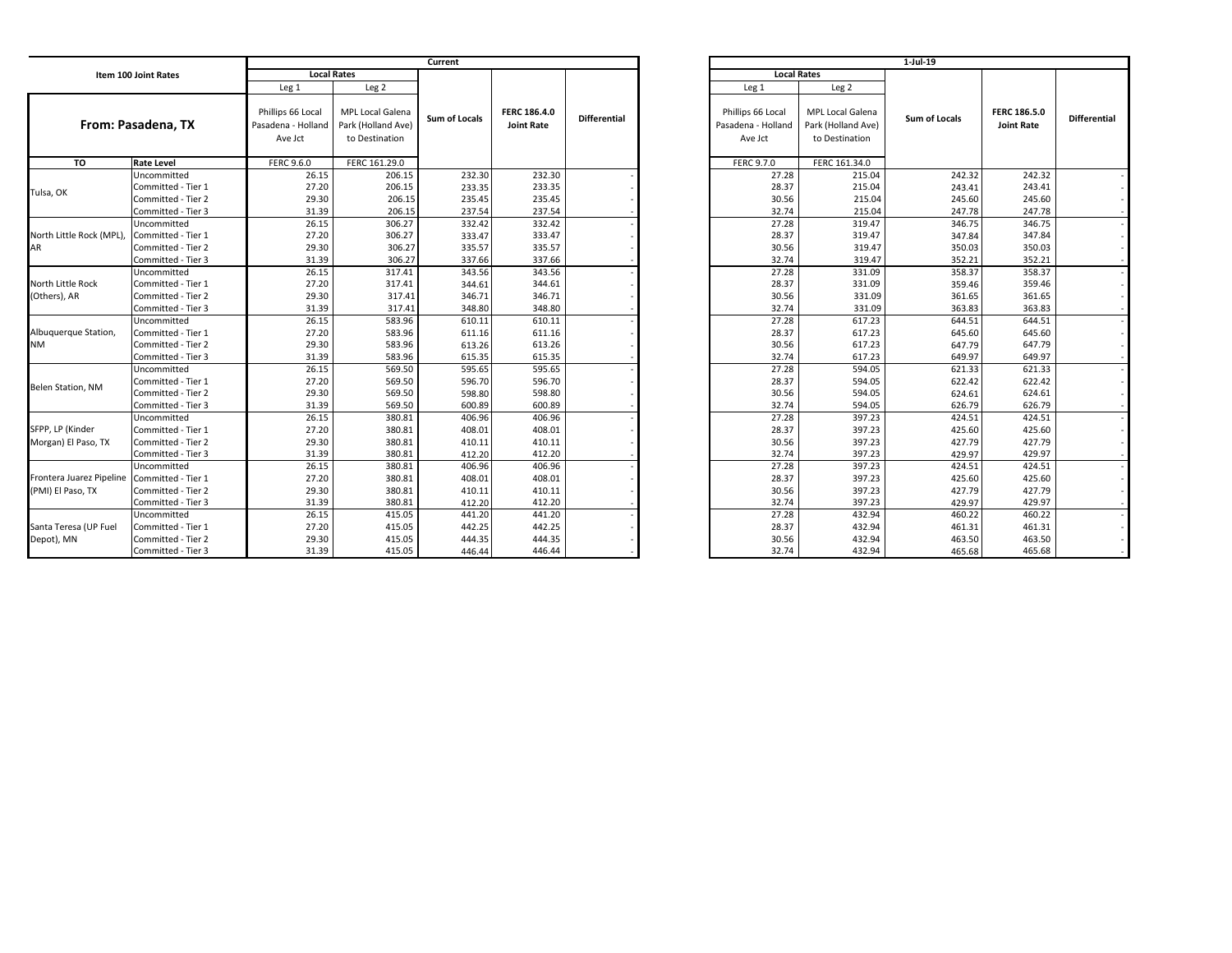|                          |                      | Current                                                     |                                                    |                                                                    |               |                                   |                          | 1-Jul-19                                         |                                                    |                                                          |                      |                                   |                     |
|--------------------------|----------------------|-------------------------------------------------------------|----------------------------------------------------|--------------------------------------------------------------------|---------------|-----------------------------------|--------------------------|--------------------------------------------------|----------------------------------------------------|----------------------------------------------------------|----------------------|-----------------------------------|---------------------|
| Item 200 Joint Rates     |                      |                                                             | <b>Local Rates</b>                                 |                                                                    |               |                                   |                          |                                                  | <b>Local Rates</b>                                 |                                                          |                      |                                   |                     |
|                          |                      | Leg <sub>1</sub>                                            | Leg <sub>2</sub>                                   | Leg <sub>3</sub>                                                   |               |                                   |                          | Leg <sub>1</sub>                                 | Leg <sub>2</sub>                                   | Leg <sub>3</sub>                                         |                      |                                   |                     |
|                          | From: Texas City, TX | <b>MPL Local Texas</b><br>City, TX - Pasadena,<br><b>TX</b> | Phillips 66 Local<br>Pasadena - Holland<br>Ave Jct | <b>APL Local Galena</b><br>Park (Holland<br>Ave) to<br>Destination | Sum of Locals | FERC 186.4.0<br><b>Joint Rate</b> | <b>Differential</b>      | <b>MPL Local Texas City</b><br>TX - Pasadena, TX | Phillips 66 Local<br>Pasadena - Holland<br>Ave Jct | MPL Local Galena Park<br>(Holland Ave) to<br>Destination | <b>Sum of Locals</b> | FERC 186.4.0<br><b>Joint Rate</b> | <b>Differential</b> |
| TO                       | <b>Rate Level</b>    | FERC 161.29.0                                               | <b>FERC 9.6.0</b>                                  | FERC 161.29.0                                                      |               |                                   |                          | FERC 161.34.0                                    | FERC 9.7.0                                         | FERC 161.34.0                                            |                      |                                   |                     |
|                          | Uncommitted          | 28.46                                                       | 26.15                                              | 206.15                                                             | 260.76        | 260.76                            |                          | 29.69                                            | 27.28                                              | 215.04                                                   | 272.01               | 272.01                            |                     |
| Tulsa, OK                | Committed - Tier 1   | 28.46                                                       | 27.20                                              | 206.15                                                             | 261.81        | 261.81                            | ٠                        | 29.69                                            | 28.37                                              | 215.04                                                   | 273.10               | 273.10                            |                     |
|                          | Committed - Tier 2   | 28.46                                                       | 29.30                                              | 206.15                                                             | 263.91        | 263.91                            |                          | 29.69                                            | 30.56                                              | 215.04                                                   | 275.29               | 275.29                            |                     |
|                          | Committed - Tier 3   | 28.46                                                       | 31.39                                              | 206.15                                                             | 266.00        | 266.00                            | $\sim$                   | 29.69                                            | 32.74                                              | 215.04                                                   | 277.47               | 277.47                            |                     |
|                          | Uncommitted          | 28.46                                                       | 26.15                                              | 306.27                                                             | 360.88        | 360.88                            | ٠                        | 29.69                                            | 27.28                                              | 319.47                                                   | 376.44               | 376.44                            |                     |
| North Little Rock (MPL), | Committed - Tier 1   | 28.46                                                       | 27.20                                              | 306.27                                                             | 361.93        | 361.93                            | ٠                        | 29.69                                            | 28.37                                              | 319.47                                                   | 377.53               | 377.53                            |                     |
|                          | Committed - Tier 2   | 28.46                                                       | 29.30                                              | 306.27                                                             | 364.03        | 364.03                            |                          | 29.69                                            | 30.56                                              | 319.47                                                   | 379.72               | 379.72                            |                     |
|                          | Committed - Tier 3   | 28.46                                                       | 31.39                                              | 306.27                                                             | 366.12        | 366.12                            | $\overline{\phantom{a}}$ | 29.69                                            | 32.74                                              | 319.47                                                   | 381.90               | 381.90                            |                     |
|                          | Uncommitted          | 28.46                                                       | 26.15                                              | 317.41                                                             | 372.02        | 372.02                            | ٠                        | 29.69                                            | 27.28                                              | 331.09                                                   | 388.06               | 388.06                            |                     |
| North Little Rock        | Committed - Tier 1   | 28.46                                                       | 27.20                                              | 317.41                                                             | 373.07        | 373.07                            | ٠                        | 29.69                                            | 28.37                                              | 331.09                                                   | 389.15               | 389.15                            |                     |
| (Others), AR             | Committed - Tier 2   | 28.46                                                       | 29.30                                              | 317.41                                                             | 375.17        | 375.17                            |                          | 29.69                                            | 30.56                                              | 331.09                                                   | 391.34               | 391.34                            |                     |
|                          | Committed - Tier 3   | 28.46                                                       | 31.39                                              | 317.41                                                             | 377.26        | 377.26                            | $\blacksquare$           | 29.69                                            | 32.74                                              | 331.09                                                   | 393.52               | 393.52                            |                     |
|                          | Uncommitted          | 28.46                                                       | 26.15                                              | 583.96                                                             | 638.57        | 638.57                            | $\blacksquare$           | 29.69                                            | 27.28                                              | 617.23                                                   | 674.20               | 674.20                            |                     |
| Albuquerque Station,     | Committed - Tier 1   | 28.46                                                       | 27.20                                              | 583.96                                                             | 639.62        | 639.62                            | $\blacksquare$           | 29.69                                            | 28.37                                              | 617.23                                                   | 675.29               | 675.29                            |                     |
| ΝM                       | Committed - Tier 2   | 28.46                                                       | 29.30                                              | 583.96                                                             | 641.72        | 641.72                            |                          | 29.69                                            | 30.56                                              | 617.23                                                   | 677.48               | 677.48                            |                     |
|                          | Committed - Tier 3   | 28.46                                                       | 31.39                                              | 583.96                                                             | 643.81        | 643.81                            | ٠                        | 29.69                                            | 32.74                                              | 617.23                                                   | 679.66               | 679.66                            |                     |
|                          | Uncommitted          | 28.46                                                       | 26.15                                              | 569.50                                                             | 624.11        | 624.11                            | $\overline{\phantom{a}}$ | 29.69                                            | 27.28                                              | 594.05                                                   | 651.02               | 651.02                            |                     |
| Belen Station, NM        | Committed - Tier 1   | 28.46                                                       | 27.20                                              | 569.50                                                             | 625.16        | 625.16                            | $\overline{\phantom{a}}$ | 29.69                                            | 28.37                                              | 594.05                                                   | 652.11               | 652.11                            |                     |
|                          | Committed - Tier 2   | 28.46                                                       | 29.30                                              | 569.50                                                             | 627.26        | 627.26                            |                          | 29.69                                            | 30.56                                              | 594.05                                                   | 654.30               | 654.30                            |                     |
|                          | Committed - Tier 3   | 28.46                                                       | 31.39                                              | 569.50                                                             | 629.35        | 629.35                            | $\overline{\phantom{a}}$ | 29.69                                            | 32.74                                              | 594.05                                                   | 656.48               | 656.48                            |                     |
|                          | Uncommitted          | 28.46                                                       | 26.15                                              | 380.81                                                             | 435.42        | 435.42                            | $\blacksquare$           | 29.69                                            | 27.28                                              | 397.23                                                   | 454.20               | 454.20                            |                     |
| SFPP, LP (Kinder         | Committed - Tier 1   | 28.46                                                       | 27.20                                              | 380.81                                                             | 436.47        | 436.47                            | ٠                        | 29.69                                            | 28.37                                              | 397.23                                                   | 455.29               | 455.29                            |                     |
| Morgan) El Paso, TX      | Committed - Tier 2   | 28.46                                                       | 29.30                                              | 380.81                                                             | 438.57        | 438.57                            |                          | 29.69                                            | 30.56                                              | 397.23                                                   | 457.48               | 457.48                            |                     |
|                          | Committed - Tier 3   | 28.46                                                       | 31.39                                              | 380.81                                                             | 440.66        | 440.66                            | $\overline{\phantom{a}}$ | 29.69                                            | 32.74                                              | 397.23                                                   | 459.66               | 459.66                            |                     |
|                          | Uncommitted          | 28.46                                                       | 26.15                                              | 380.81                                                             | 435.42        | 435.42                            | $\overline{\phantom{a}}$ | 29.69                                            | 27.28                                              | 397.23                                                   | 454.20               | 454.20                            |                     |
| Frontera Juarez Pipeline | Committed - Tier 1   | 28.46                                                       | 27.20                                              | 380.81                                                             | 436.47        | 436.47                            | ٠                        | 29.69                                            | 28.37                                              | 397.23                                                   | 455.29               | 455.29                            |                     |
| (PMI) El Paso, TX        | Committed - Tier 2   | 28.46                                                       | 29.30                                              | 380.81                                                             | 438.57        | 438.57                            |                          | 29.69                                            | 30.56                                              | 397.23                                                   | 457.48               | 457.48                            |                     |
|                          | Committed - Tier 3   | 28.46                                                       | 31.39                                              | 380.81                                                             | 440.66        | 440.66                            | $\sim$                   | 29.69                                            | 32.74                                              | 397.23                                                   | 459.66               | 459.66                            |                     |
|                          | Uncommitted          | 28.46                                                       | 26.15                                              | 415.05                                                             | 469.66        | 469.66                            | $\sim$                   | 29.69                                            | 27.28                                              | 432.94                                                   | 489.91               | 489.91                            |                     |
| Santa Teresa (UP Fuel    | Committed - Tier 1   | 28.46                                                       | 27.20                                              | 415.05                                                             | 470.71        | 470.71                            |                          | 29.69                                            | 28.37                                              | 432.94                                                   | 491.00               | 491.00                            |                     |
| Depot), MN               | Committed - Tier 2   | 28.46                                                       | 29.30                                              | 415.05                                                             | 472.81        | 472.81                            | ٠                        | 29.69                                            | 30.56                                              | 432.94                                                   | 493.19               | 493.19                            |                     |
|                          | Committed - Tier 3   | 28.46                                                       | 31.39                                              | 415.05                                                             | 474.90        | 474.90                            | $\sim$                   | 29.69                                            | 32.74                                              | 432.94                                                   | 495.37               | 495.37                            |                     |
|                          | Uncommitted          | 28.46                                                       | 26.15                                              | n/a                                                                | 54.61         | 54.61                             | $\overline{\phantom{a}}$ | 29.69                                            | 27.28                                              | n/a                                                      | 56.97                | 56.97                             |                     |
| MPL Galena Park, Jct     | Committed - Tier 1   | 28.46                                                       | 27.20                                              | n/a                                                                | 55.66         | 55.66                             |                          | 29.69                                            | 28.37                                              | n/a                                                      | 58.06                | 58.06                             |                     |
| (Holland Ave Jct), Tx    | Committed - Tier 2   | 28.46                                                       | 29.30                                              | n/a                                                                | 57.76         | 57.76                             | ٠                        | 29.69                                            | 30.56                                              | n/a                                                      | 60.25                | 60.25                             |                     |
|                          | Committed - Tier 3   | 28.46                                                       | 31.39                                              | n/a                                                                | 59.85         | 59.85                             |                          | 29.69                                            | 32.74                                              | n/a                                                      | 62.43                | 62.43                             |                     |
|                          | Uncommitted          | 28.46                                                       | 26.15                                              | n/a                                                                | 54.61         | 54.61                             | $\overline{\phantom{a}}$ | 29.69                                            | 27.28                                              | n/a                                                      | 56.97                | 56.97                             |                     |
| Kinder Morgan Galena     | Committed - Tier 1   | 28.46                                                       | 27.20                                              | n/a                                                                | 55.66         | 55.66                             |                          | 29.69                                            | 28.37                                              | n/a                                                      | 58.06                | 58.06                             |                     |
| Park, TX                 | Committed - Tier 2   | 28.46                                                       | 29.30                                              | n/a                                                                | 57.76         | 57.76                             |                          | 29.69                                            | 30.56                                              | n/a                                                      | 60.25                | 60.25                             |                     |
|                          | Committed - Tier 3   | 28.46                                                       | 31.39                                              | n/a                                                                | 59.85         | 59.85                             | ٠                        | 29.69                                            | 32.74                                              | n/a                                                      | 62.43                | 62.43                             |                     |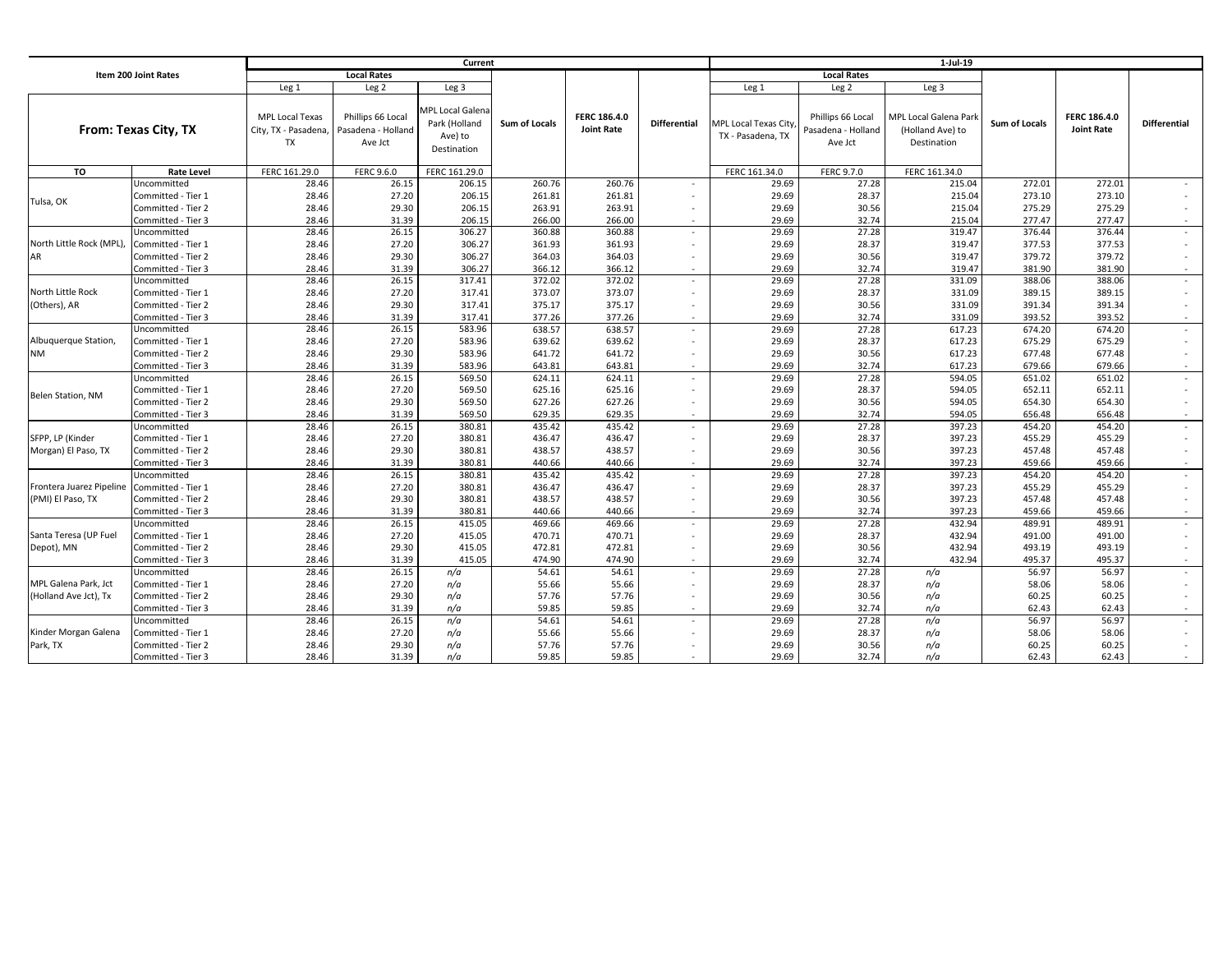# **MAGELLAN PIPELINE COMPANY, L.P. ‐ VOLUME INCENTIVE TARIFF RATES**

| <b>TARIFF/ITEM NO</b>       | Origin               | Location                 | 7/1/19 Base | 7/1/19 Incentive Rates |                   |  |
|-----------------------------|----------------------|--------------------------|-------------|------------------------|-------------------|--|
|                             |                      |                          | Rate        | Tier 1                 | Tier <sub>2</sub> |  |
|                             | Duncan               | <b>Sioux Falls</b>       | 335.66      | 302.08                 | n/a               |  |
|                             | Kansas               | Sioux Falls              | 267.89      | 224.87                 | n/a               |  |
| Item 113                    | <b>OKCentral</b>     | <b>Sioux Falls</b>       | 267.89      | 224.87                 | n/a               |  |
|                             | <b>MN</b>            | <b>Sioux Falls</b>       | 249.86      | 224.87                 | n/a               |  |
| (FERC 170.27.0)             | Superior             | <b>Sioux Falls</b>       | 302.99      | 272.72                 | n/a               |  |
|                             | Wichita              | <b>Sioux Falls</b>       | 326.15      | 293.51                 | n/a               |  |
|                             | McPherson            | <b>Sioux Falls</b>       | 267.89      | 241.10                 | n/a               |  |
|                             | Wynnewood            | <b>Sioux Falls</b>       | 329.81      | 296.83                 | n/a               |  |
|                             | Duncan               | Chippewa Falls           | 505.29      | 454.76                 | 429.52            |  |
|                             | Kansas               | Chippewa Falls           | 425.15      | 382.63                 | 361.38            |  |
|                             | OKCentral            | Chippewa Falls           | 425.15      | 382.63                 | 361.38            |  |
| Item 136                    | <b>MN</b>            | Chippewa Falls           | 118.33      | 106.49                 | 100.58            |  |
| (FERC 170.27.0)             | Superior             | Chippewa Falls           | 256.44      | 230.82                 | 217.98            |  |
|                             | Wichita              | Chippewa Falls           | 481.79      | 433.61                 | 409.53            |  |
|                             | McPherson            | Chippewa Falls           | 443.67      | 399.30                 | 377.11            |  |
|                             | Wynnewood            | Chippewa Falls           | 498.36      | 448.56                 | 423.62            |  |
|                             | Duncan               | <b>Des Moines</b>        | 329.15      | 279.79                 | n/a               |  |
|                             | Duncan               | KS City (Fairfax)/Olathe | 328.05      | 196.82                 | n/a               |  |
|                             | Duncan               | Omaha                    | 350.73      | 210.44                 | n/a               |  |
|                             | Duncan               | Tulsa                    | 166.91      | 90.80                  | n/a               |  |
|                             | Duncan               | Wichita                  | 209.28      | 111.55                 | n/a               |  |
|                             | Kansas               | Des Moines               | 261.40      | 222.18                 | n/a               |  |
|                             | Kansas               | KS City (Fairfax)/Olathe | 198.23      | 118.96                 | n/a               |  |
|                             | Kansas               | Omaha                    | 271.31      | 162.79                 | n/a               |  |
|                             | Kansas               | Tulsa                    | 84.05       | 45.73                  | n/a               |  |
|                             | Kansas (Coffeyville) | Wichita                  | 110.62      | 58.97                  | n/a               |  |
|                             | OKCentral            | Des Moines               | 261.40      | 222.18                 | n/a               |  |
|                             | OKCentral            | KS City (Fairfax)/Olathe | 247.93      | 148.75                 | n/a               |  |
|                             | OKCentral            | Omaha                    | 271.31      | 162.79                 | n/a               |  |
| Item 166<br>(FERC 170.27.0) | <b>OKCentral</b>     | Tulsa                    | 84.05       | 45.73                  | n/a               |  |
|                             | <b>OKCentral</b>     | Wichita                  | 124.71      | 66.47                  | n/a               |  |
|                             | Wynnewood            | Des Moines               | 323.32      | 274.82                 | n/a               |  |
|                             | Wynnewood            | KS City (Fairfax)/Olathe | 321.12      | 192.67                 | n/a               |  |
|                             | Wynnewood            | Omaha                    | 343.91      | 206.35                 | n/a               |  |
|                             | Wynnewood            | Tulsa                    | 159.81      | 86.94                  | n/a               |  |
|                             | Wynnewood            | Wichita                  | 201.92      | 107.63                 | n/a               |  |
|                             | McPherson            | Des Moines               | 277.85      | 236.17                 | n/a               |  |
|                             | McPherson            | KS City (Fairfax)/Olathe | 214.69      | 128.80                 | n/a               |  |
|                             | McPherson            | Omaha                    | 288.71      | 173.23                 | n/a               |  |
|                             | McPherson            | Tulsa                    | 102.21      | 55.61                  | n/a               |  |
|                             | Minneapolis          | Des Moines               | 261.40      | 222.18                 | n/a               |  |
|                             | Minneapolis          | KS City (Fairfax)/Olathe | 364.87      | 218.92                 | n/a               |  |
|                             | Minneapolis          | Omaha                    | 268.19      | 160.92                 | n/a               |  |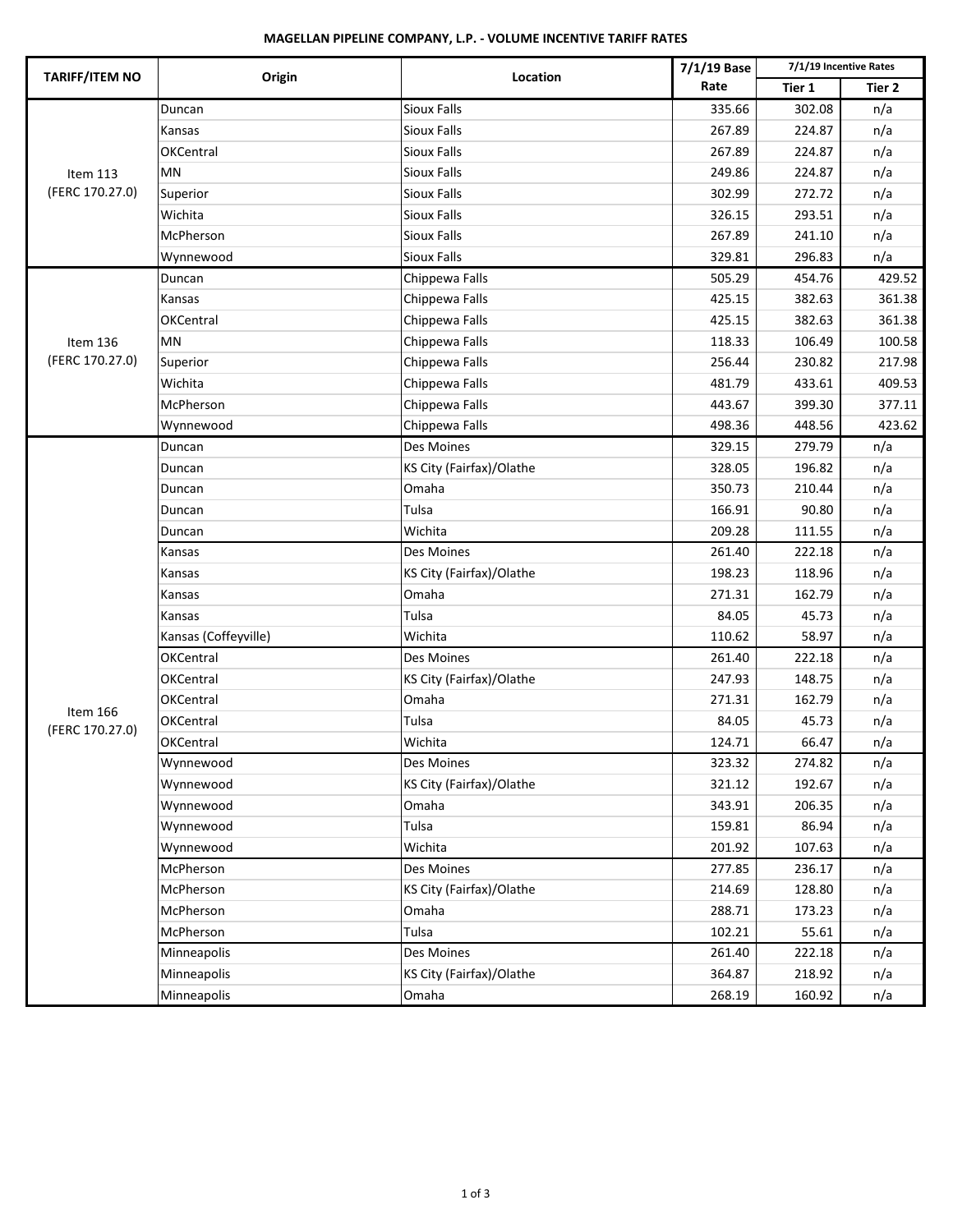# **MAGELLAN PIPELINE COMPANY, L.P. ‐ VOLUME INCENTIVE TARIFF RATES**

|                       |                                | Location                       | 7/1/19 Base |        | 7/1/19 Incentive Rates |
|-----------------------|--------------------------------|--------------------------------|-------------|--------|------------------------|
| <b>TARIFF/ITEM NO</b> | Origin                         |                                | Rate        | Tier 1 | Tier 2                 |
|                       | Duncan                         | Des Moines                     | 329.15      | 266.71 | 252.87                 |
|                       | Duncan                         | Kansas City Santa Fe           | 308.73      | 217.72 | 203.57                 |
|                       | Duncan                         | Lincoln BN                     | 359.67      | 237.41 | 219.10                 |
|                       | Kansas                         | Des Moines                     | 261.40      | 211.35 | 200.16                 |
|                       | Kansas                         | Kansas City Santa Fe           | 181.13      | 131.43 | 123.42                 |
|                       | Kansas                         | Lincoln BN                     | 275.10      | 187.91 | 173.26                 |
|                       | McPherson                      | Des Moines                     | 277.85      | 226.94 | 215.82                 |
|                       | McPherson                      | Kansas City Santa Fe           | 197.58      | 146.46 | 138.39                 |
| Items 181/182         | McPherson                      | Lincoln BN                     | 293.65      | 203.95 | 189.38                 |
| (FERC 170.27.0)       | <b>OKCentral</b>               | Des Moines                     | 261.40      | 211.35 | 200.16                 |
|                       | OKCentral                      | Kansas City Santa Fe           | 228.61      | 159.93 | 150.09                 |
|                       | OKCentral                      | Lincoln BN                     | 275.10      | 187.91 | 173.26                 |
|                       | Wichita                        | Des Moines                     | 319.46      | 258.81 | 245.35                 |
|                       | Wichita                        | Kansas City Santa Fe           | 252.34      | 183.82 | 172.60                 |
|                       | Wichita                        | Lincoln BN                     | 331.76      | 230.34 | 212.54                 |
|                       | Wynnewood                      | Des Moines                     | 323.32      | 261.95 | 248.32                 |
|                       | Wynnewood                      | Kansas City Santa Fe           | 301.79      | 211.93 | 198.96                 |
|                       | Wynnewood                      | Lincoln BN                     | 352.37      | 233.15 | 215.15                 |
|                       | <b>OKCentral</b>               | Heavener, OK                   | 207.94      | 187.83 | 175.77                 |
|                       |                                | Heavener, OK                   | 207.94      | 197.55 | 191.31                 |
| Item 191              | Kansas                         | Heavener, OK                   | 145.50      | 138.23 | 133.87                 |
| (FERC 170.27.0)       | Duncan<br>Wynnewood            | Heavener, OK                   | 139.28      | 132.31 | 128.14                 |
|                       | McPherson                      | Heavener, OK                   | 224.40      | 213.20 | 206.46                 |
|                       | E Houston/Galena Park          | North Little Rock (MPL), AR    | 319.47      | 287.53 | Level A                |
|                       | E Houston/Galena Park          | North Little Rock (MPL), AR    | 319.47      | 263.58 | Level B                |
|                       | E Houston/Galena Park          | North Little Rock (MPL), AR    | 319.47      | 239.61 | Level C                |
|                       | E Houston/Galena Park          | North Little Rock (Others), AR | 331.09      | 299.14 | Level A                |
|                       | E Houston/Galena Park          | North Little Rock (Others), AR | 331.09      | 275.19 | Level B                |
|                       | E Houston/Galena Park          | North Little Rock (Others), AR | 331.09      | 251.22 | Level C                |
|                       | Southern OK (Duncan/Wynnewood) | North Little Rock (MPL), AR    | 307.85      | 277.08 | Level A                |
|                       | Southern OK (Duncan/Wynnewood) | North Little Rock (MPL), AR    | 307.85      | 254.00 | Level B                |
|                       | Southern OK (Duncan/Wynnewood) | North Little Rock (MPL), AR    | 307.85      | 230.89 | Level C                |
|                       | Southern OK (Duncan/Wynnewood) | North Little Rock (Others), AR | 319.46      | 288.70 | Level A                |
|                       | Southern OK (Duncan/Wynnewood) | North Little Rock (Others), AR | 319.46      | 265.61 | Level B                |
| Item 200              | Southern OK (Duncan/Wynnewood) | North Little Rock (Others), AR | 319.46      | 242.50 | Level C                |
| (FERC 170.27.0)       | OK Central (Ponca City/Tulsa)  | North Little Rock (MPL), AR    | 319.47      | 287.53 | Level A                |
|                       | OK Central (Ponca City/Tulsa)  | North Little Rock (MPL), AR    | 319.47      | 263.58 | Level B                |
|                       | OK Central (Ponca City/Tulsa)  | North Little Rock (MPL), AR    | 319.47      | 239.61 | Level C                |
|                       | OK Central (Ponca City/Tulsa)  | North Little Rock (Others), AR | 331.09      | 299.14 | Level A                |
|                       | OK Central (Ponca City/Tulsa)  | North Little Rock (Others), AR | 331.09      | 275.19 | Level B                |
|                       | OK Central (Ponca City/Tulsa)  | North Little Rock (Others), AR | 331.09      | 251.22 | Level C                |
|                       | Kansas (Coffeyville/El Dorado) | North Little Rock (MPL), AR    | 319.47      | 287.53 | Level A                |
|                       | Kansas (Coffeyville/El Dorado) | North Little Rock (MPL), AR    | 319.47      | 263.58 | Level B                |
|                       | Kansas (Coffeyville/El Dorado) | North Little Rock (MPL), AR    | 319.47      | 239.61 | Level C                |
|                       | Kansas (Coffeyville/El Dorado) | North Little Rock (Others), AR | 331.09      | 299.14 | Level A                |
|                       | Kansas (Coffeyville/El Dorado) | North Little Rock (Others), AR | 331.09      | 275.19 | Level B                |
|                       | Kansas (Coffeyville/El Dorado) | North Little Rock (Others), AR | 331.09      | 251.22 | Level C                |
|                       | McPherson, KS                  | North Little Rock (MPL), AR    | 331.09      | 297.98 | Level A                |
|                       | McPherson, KS                  | North Little Rock (MPL), AR    | 331.09      | 273.17 | Level B                |
|                       | McPherson, KS                  | North Little Rock (MPL), AR    | 331.09      | 248.32 | Level C                |